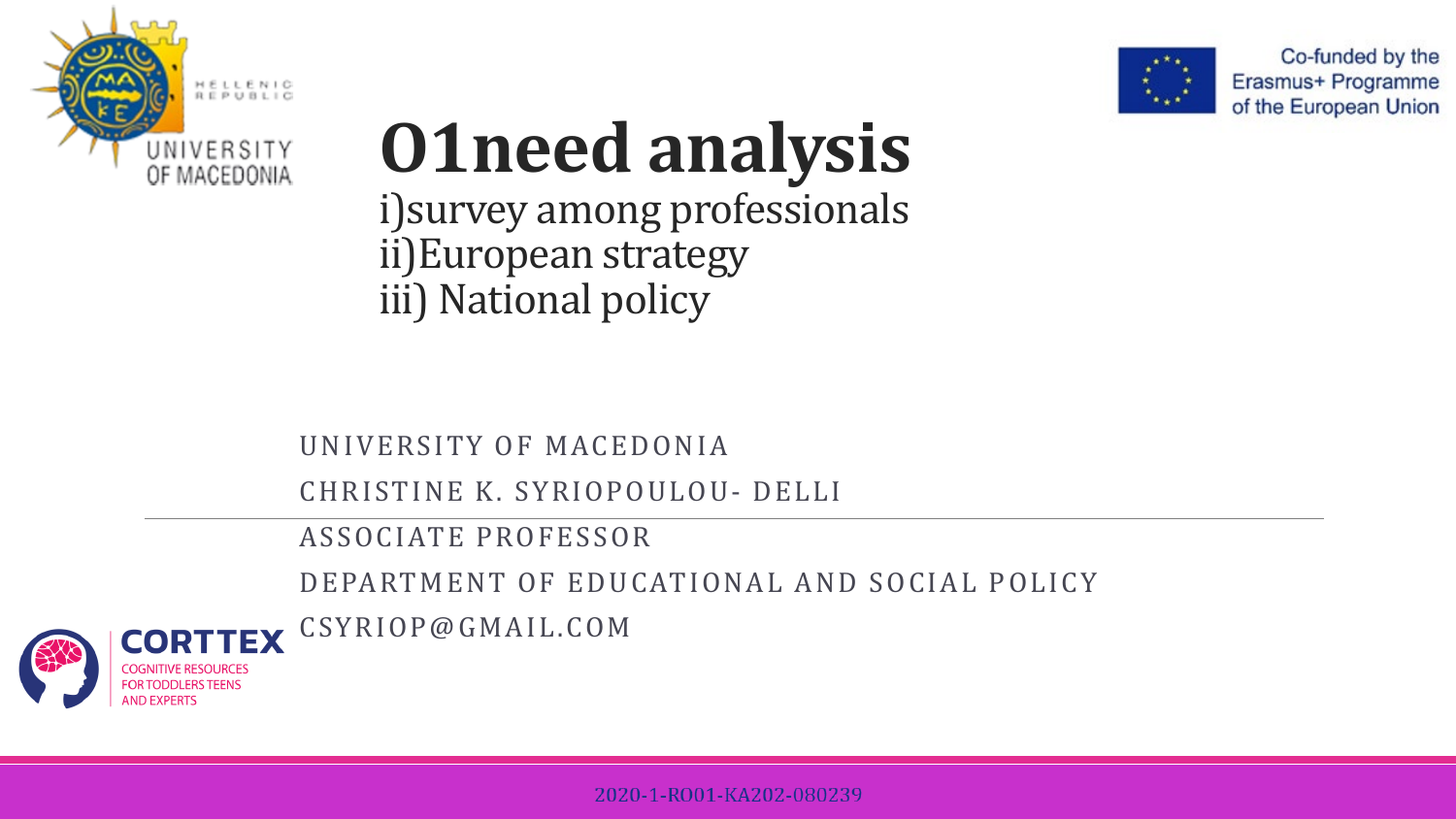



Co-funded by the Erasmus+ Programme of the European Union

## **FIELD WORK**

UNIVERSITY OF MACEDONIA

CHRISTINE K. SYRIOPOULOU- DELLI

ASSOCIATE PROFESSOR

DEPARTMENT OF EDUCATIONAL AND SOCIAL POLICY





2020-1-RO01-KA202-080239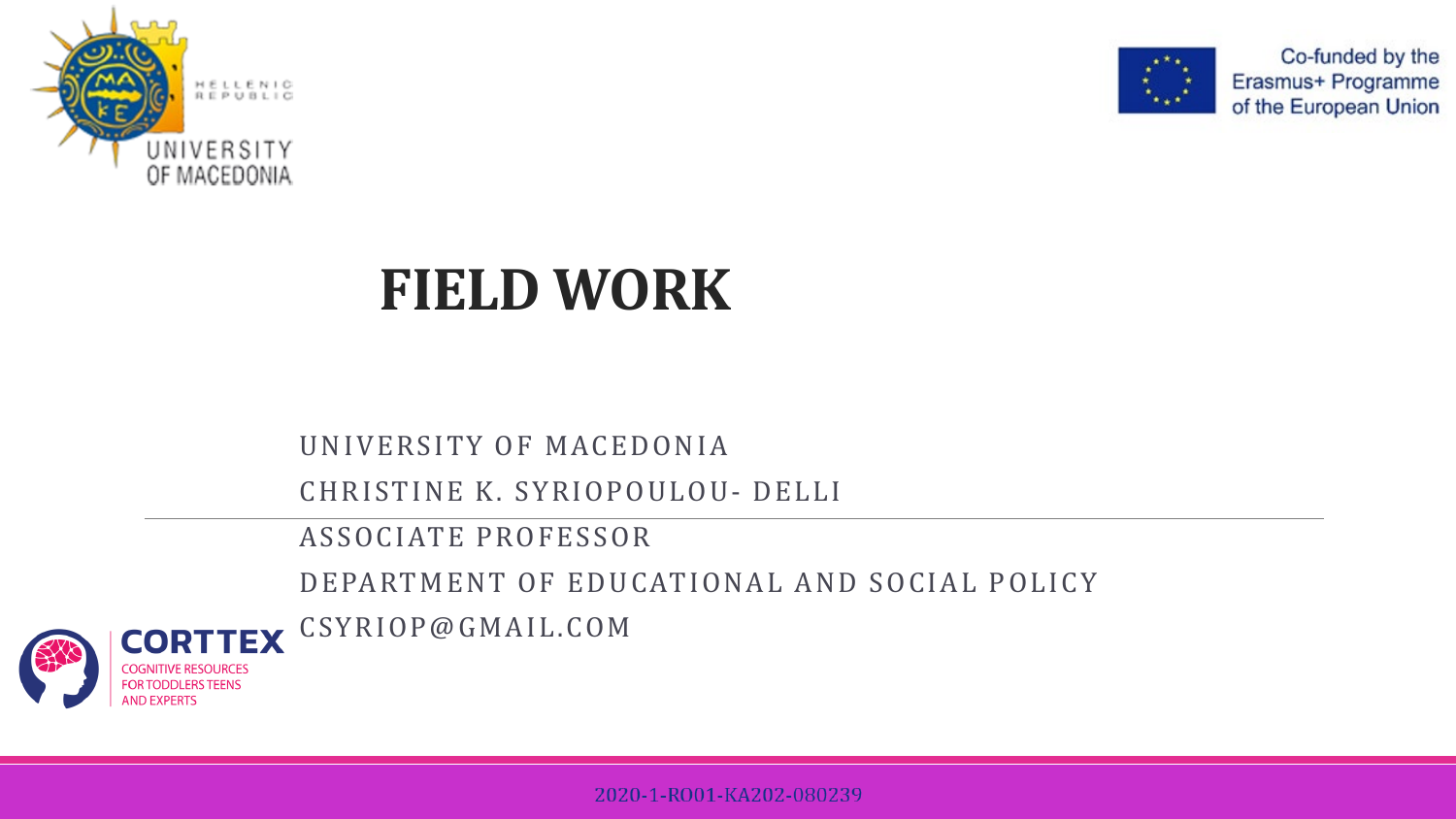



## Knowledge and attitudes towards students with learning difficulties **Part I. Demographics**

| <b>Gender</b> | $\frac{9}{6}$ | Age       | %    | <b>Years</b><br><b>of</b><br><b>Experie</b><br><b>nce</b> | %    | Educati<br>on              | $\frac{9}{6}$ | <b>Profession</b>  | %    | City/<br>municip<br>ality | %    |  |
|---------------|---------------|-----------|------|-----------------------------------------------------------|------|----------------------------|---------------|--------------------|------|---------------------------|------|--|
| Male          | 4.3           | $26 - 28$ | 27.8 | $6 - 10$                                                  | 17.4 | Postgra<br>duate<br>degree | 78.3          | Primary<br>teacher | 30.4 | Athens                    | 17.4 |  |
| Female        | 95.7          | 28-32     | 22.3 | $11 - 15$                                                 | 17.4 |                            |               | Pre-school         | 21.7 | Thessalo 17.4<br>niki     |      |  |
|               |               | 39-46     | 27.9 | $<$ 5                                                     | 13   |                            |               | Secondary          | 17.4 |                           |      |  |
|               |               |           |      |                                                           |      |                            |               |                    |      |                           |      |  |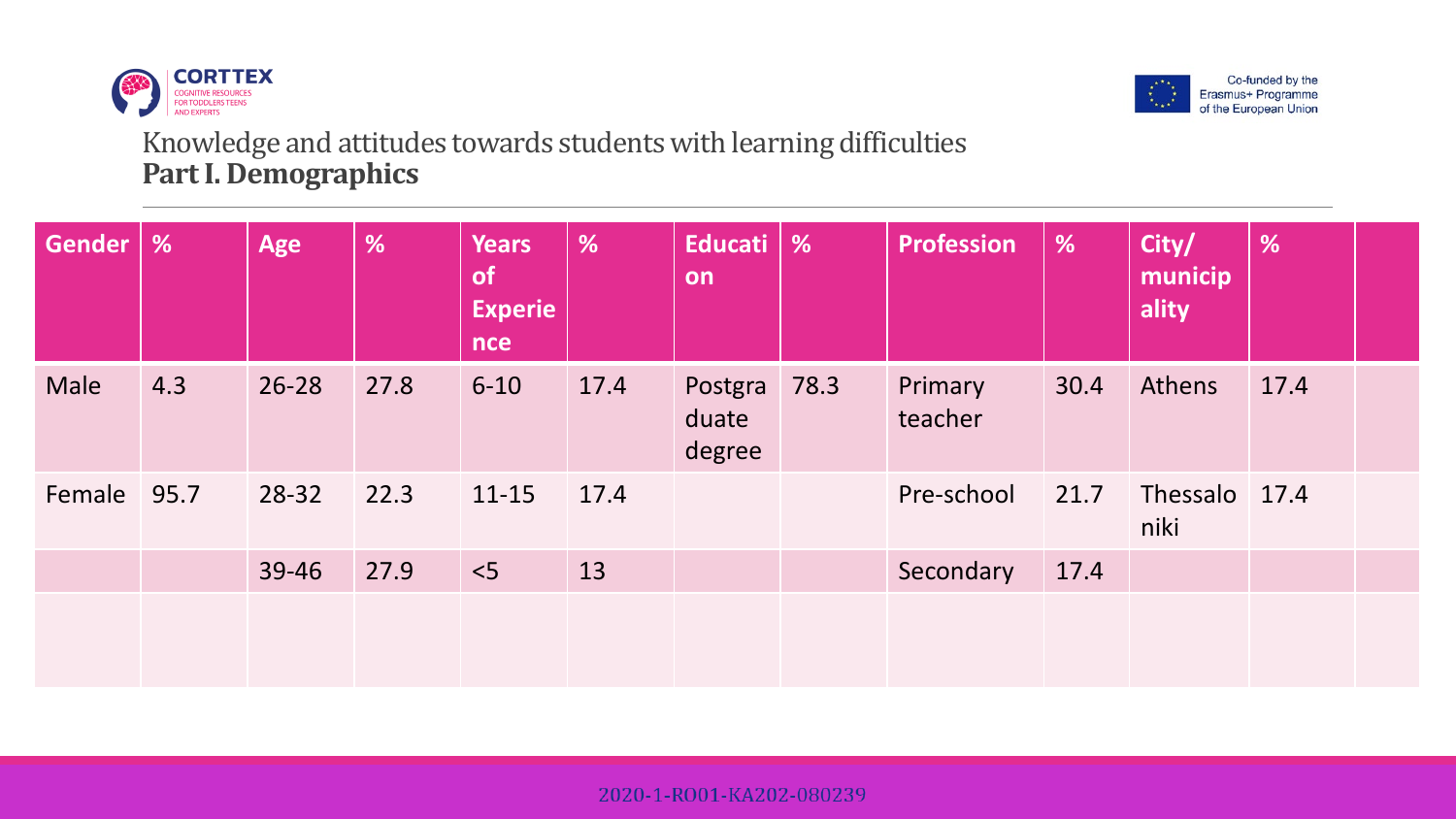



## **Part II. Teachers' attitudes and knowledge towards teaching students with Learning Difficulties (LD)**

| The special<br>scientific staff is<br>exclusively<br>responsible for<br>teaching<br>students with LD<br>not the teacher<br>of the classroom | <b>Students with</b><br>LD can't be<br>taught all<br>subjects | <b>Teaching students</b><br>with LD<br>isadditional<br>workload for the<br>teacher | My school is<br>supportive of<br>teachers who<br>teach children<br>with learning<br>difficulties | I use<br>assistive<br>technology<br>to manage<br>students' LD | I recognize that<br>the<br>involvement of<br>parents in<br>students'<br>homework is<br>necessary | I am familiar<br>with software<br>related to<br>learning<br>difficulties | Only modern<br>technology can<br>support the<br>teaching of<br>students with LD | <b>I</b> would like<br>to know more<br>about using<br>modern<br>technology in<br>teaching<br>students with<br>LD | The method I<br>use to teach<br>students with LD<br>in Mathematics<br>is.<br>Problem solving,<br>multisensory<br>teaching<br>method,<br>instructional<br>hierarchy<br>learning stages,<br>structured<br>instruction | The method I<br>use to teach<br>students with LD<br>in reading<br><b>Differentiating</b><br>instruction,<br>effective<br>learning,<br>instructional<br>hierarchy<br>learning stages,<br>graduated<br>guidance,<br>modeling,<br>structured<br>instruction,<br>mind map | The method I<br>use to teach<br>students with LD<br>in writing<br><b>Direct</b><br>instruction,<br>modeling,<br>decreasing<br>guidance,<br>instructional<br>hierarchy<br>learning stages,<br>multisensory<br>teaching<br>method,<br>structured<br>instruction |
|---------------------------------------------------------------------------------------------------------------------------------------------|---------------------------------------------------------------|------------------------------------------------------------------------------------|--------------------------------------------------------------------------------------------------|---------------------------------------------------------------|--------------------------------------------------------------------------------------------------|--------------------------------------------------------------------------|---------------------------------------------------------------------------------|------------------------------------------------------------------------------------------------------------------|---------------------------------------------------------------------------------------------------------------------------------------------------------------------------------------------------------------------|-----------------------------------------------------------------------------------------------------------------------------------------------------------------------------------------------------------------------------------------------------------------------|---------------------------------------------------------------------------------------------------------------------------------------------------------------------------------------------------------------------------------------------------------------|
| Disagree<br>87%                                                                                                                             | <b>Disagree</b><br>73.9%                                      | Agree<br>65.2%                                                                     | Agree<br>65.2%                                                                                   | <b>Agree</b><br>52.2%                                         | Agree<br>95.6%                                                                                   | I almost<br>agree<br>65.2%                                               | <b>Disagree</b><br>43.5%                                                        | <b>Agree</b><br>100%                                                                                             |                                                                                                                                                                                                                     |                                                                                                                                                                                                                                                                       |                                                                                                                                                                                                                                                               |
|                                                                                                                                             |                                                               |                                                                                    |                                                                                                  |                                                               |                                                                                                  |                                                                          |                                                                                 |                                                                                                                  |                                                                                                                                                                                                                     |                                                                                                                                                                                                                                                                       |                                                                                                                                                                                                                                                               |
|                                                                                                                                             |                                                               |                                                                                    |                                                                                                  |                                                               |                                                                                                  |                                                                          |                                                                                 |                                                                                                                  |                                                                                                                                                                                                                     |                                                                                                                                                                                                                                                                       |                                                                                                                                                                                                                                                               |
|                                                                                                                                             |                                                               |                                                                                    |                                                                                                  |                                                               |                                                                                                  |                                                                          |                                                                                 |                                                                                                                  |                                                                                                                                                                                                                     |                                                                                                                                                                                                                                                                       |                                                                                                                                                                                                                                                               |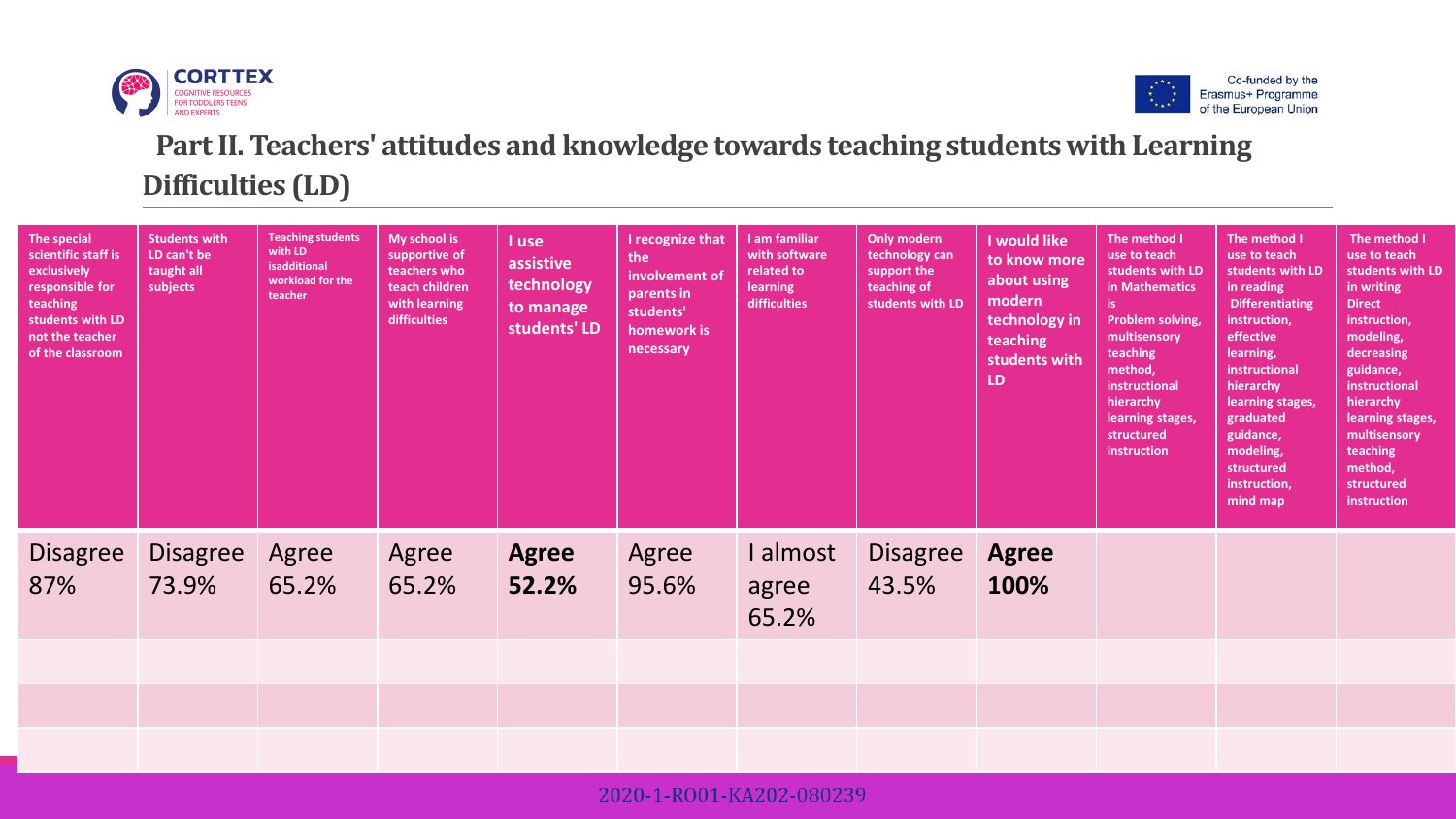



| The method I use to<br>teach students with LD in<br>writing<br><b>Direct instruction,</b><br>modeling, decreasing<br>guidance, instructional<br>hierarchy learning stages,<br>multisensory teaching<br>method, structured<br>instruction<br> | The method I use to teach<br>students with LD in<br>spelling is<br>Modeling, role play,<br>structured instruction<br> | I believe the teacher<br>should cooperate with<br>parents of children with<br>LD on teaching goals | I avoid teaching students<br>with LD. I do not have the<br>qualifications | <b>Students with LD achieve</b><br>better score in Maths | <b>Students with LD achieve</b><br>better score in Language<br>subjects | I am not sure what<br>learning difficulties of<br>students are | I can't recognize learning<br>difficulties in students |  |
|----------------------------------------------------------------------------------------------------------------------------------------------------------------------------------------------------------------------------------------------|-----------------------------------------------------------------------------------------------------------------------|----------------------------------------------------------------------------------------------------|---------------------------------------------------------------------------|----------------------------------------------------------|-------------------------------------------------------------------------|----------------------------------------------------------------|--------------------------------------------------------|--|
|                                                                                                                                                                                                                                              |                                                                                                                       | Agree<br>95.7%                                                                                     | <b>Disagree</b><br>69.5%                                                  | <b>Disagree</b><br>38.9%                                 | <b>Disagree</b><br>55.6%                                                | <b>Disagree</b><br>66.7%                                       | <b>Disagree</b><br>66.7%                               |  |
|                                                                                                                                                                                                                                              |                                                                                                                       |                                                                                                    |                                                                           |                                                          |                                                                         |                                                                |                                                        |  |
|                                                                                                                                                                                                                                              |                                                                                                                       |                                                                                                    |                                                                           |                                                          |                                                                         |                                                                |                                                        |  |
|                                                                                                                                                                                                                                              |                                                                                                                       |                                                                                                    |                                                                           |                                                          |                                                                         |                                                                |                                                        |  |
|                                                                                                                                                                                                                                              |                                                                                                                       |                                                                                                    |                                                                           |                                                          |                                                                         |                                                                |                                                        |  |
|                                                                                                                                                                                                                                              |                                                                                                                       |                                                                                                    |                                                                           |                                                          |                                                                         |                                                                |                                                        |  |

2020-1-RO01-KA202-080239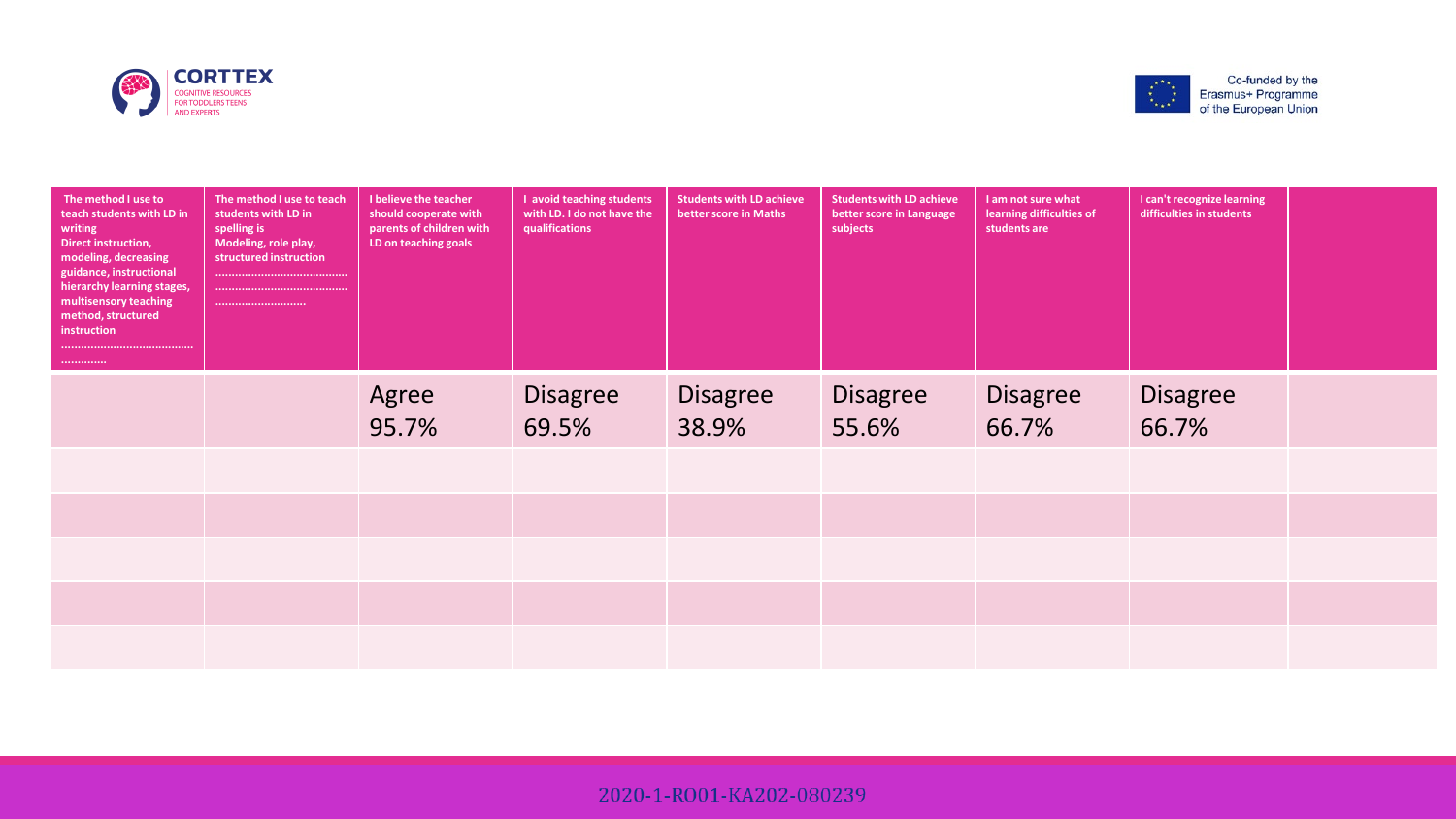



## Part III: Concerns about teaching children with learning difficulties

| I am<br>concerned<br>about<br>students'<br>with<br>learning<br>difficulties<br>attitudesto<br>wards<br>subjects in<br>the<br>classroom. | I know of<br>some<br>teachingappr<br>oaches<br>thatmight<br>work with<br>children with<br><b>learning</b><br>disabilities. | I do not even<br>know what is<br>learning<br>disabilities. | I am<br>concerned<br>about not<br>having<br>enoughtime<br>to organize<br>myself each<br>day. | I would like<br>to help other<br>teachers in<br>theiruse of<br>teaching<br>methods<br>with children<br>with learning<br>disabilities. | .I have very<br>limited<br>knowledge<br>about<br>a. learning<br>difficulties. | students'<br>with learning<br>difficulties<br>characteristic<br>s. | evaluation<br>approaches<br>of students'<br>learning<br><b>difficulties</b><br>(LD) | pedagogical<br>approaches<br>for students'<br>with learning<br>difficulties | I have limited<br>material on<br>teaching<br>students<br>with learning<br>difficulties | I have limited<br>sources on<br>identifying<br>material for<br>teaching<br>students<br>with learning<br>difficulties | I would<br>like to<br>know<br>more<br>strategies<br>for the<br>cognitive<br>developme<br>nt of<br>students<br>with LD |
|-----------------------------------------------------------------------------------------------------------------------------------------|----------------------------------------------------------------------------------------------------------------------------|------------------------------------------------------------|----------------------------------------------------------------------------------------------|---------------------------------------------------------------------------------------------------------------------------------------|-------------------------------------------------------------------------------|--------------------------------------------------------------------|-------------------------------------------------------------------------------------|-----------------------------------------------------------------------------|----------------------------------------------------------------------------------------|----------------------------------------------------------------------------------------------------------------------|-----------------------------------------------------------------------------------------------------------------------|
| <b>Agree</b><br>77.7%                                                                                                                   | Agree<br>88.8%                                                                                                             | <b>Disagr</b><br>ee<br>88.9%                               | Agree<br>66.1%                                                                               | Agree<br>77.7%                                                                                                                        | <b>Disagr</b><br>ee<br>77.2%                                                  | <b>Disagr</b><br>ee<br>93.3%                                       | <b>Disagr</b><br>ee<br>72.2%                                                        | <b>Disagr</b><br>ee<br>66.7%                                                | <b>Disagr</b><br>ee<br>55.6%                                                           | <b>Disagr</b><br>ee<br>55.6%                                                                                         | <b>Agree</b><br>88.3%                                                                                                 |
|                                                                                                                                         |                                                                                                                            |                                                            |                                                                                              |                                                                                                                                       |                                                                               |                                                                    |                                                                                     |                                                                             |                                                                                        |                                                                                                                      |                                                                                                                       |
|                                                                                                                                         |                                                                                                                            |                                                            |                                                                                              |                                                                                                                                       |                                                                               |                                                                    |                                                                                     |                                                                             |                                                                                        |                                                                                                                      |                                                                                                                       |
|                                                                                                                                         |                                                                                                                            |                                                            |                                                                                              |                                                                                                                                       |                                                                               |                                                                    |                                                                                     |                                                                             |                                                                                        |                                                                                                                      |                                                                                                                       |
|                                                                                                                                         |                                                                                                                            |                                                            |                                                                                              |                                                                                                                                       |                                                                               |                                                                    |                                                                                     |                                                                             |                                                                                        |                                                                                                                      |                                                                                                                       |
|                                                                                                                                         |                                                                                                                            |                                                            |                                                                                              |                                                                                                                                       |                                                                               | 2020-1-RO01-KA202-080239                                           |                                                                                     |                                                                             |                                                                                        |                                                                                                                      |                                                                                                                       |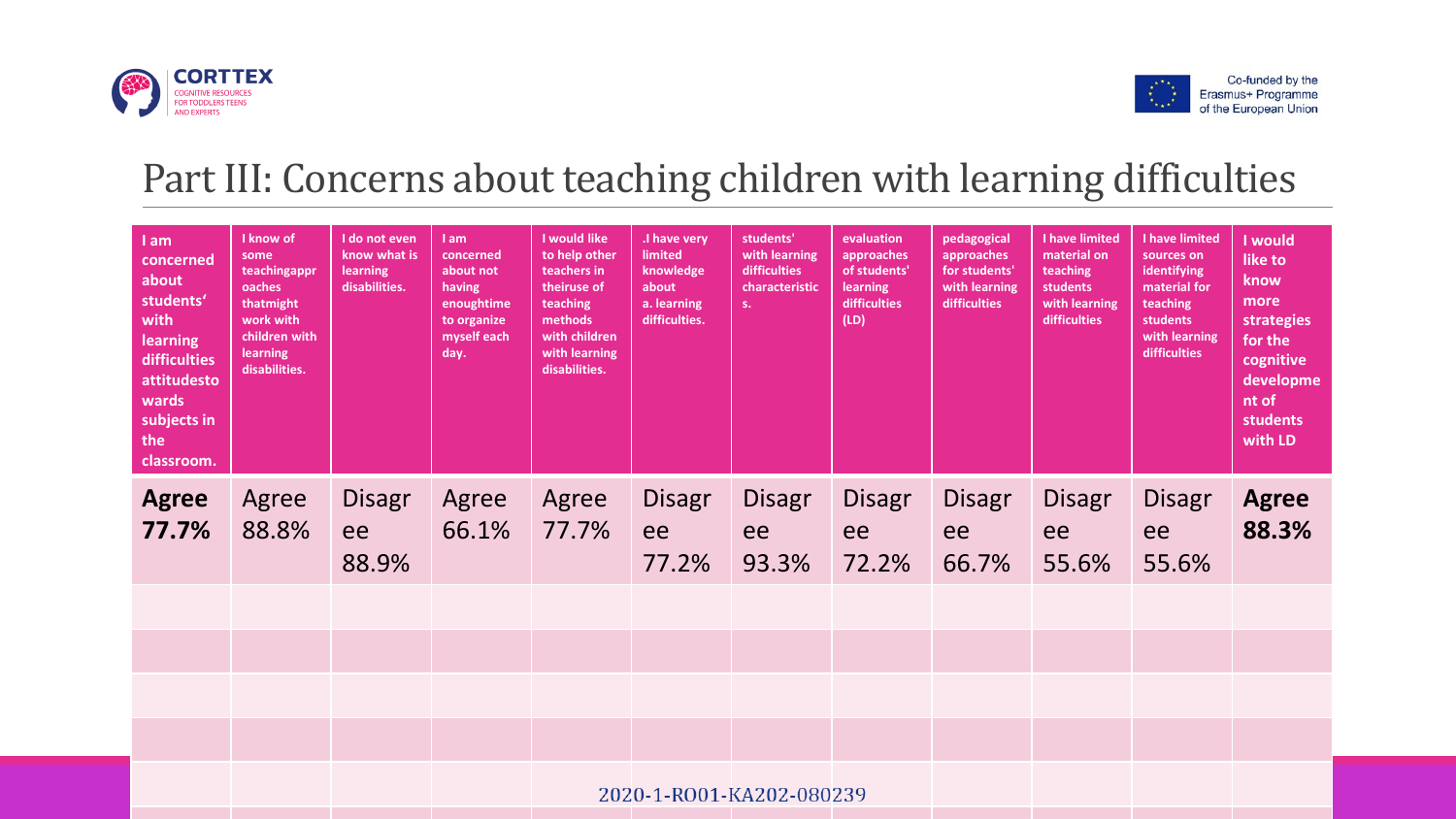



| I would like<br>to know<br>more<br>strategies<br>for<br>managing<br>behavior<br>difficulties<br>of students<br>with LD | I believe<br>that a<br>student<br>with<br><b>learning</b><br>difficulties<br>is likely to<br>show<br>behavior<br>difficulties<br>as well | I believe that<br>knowing how<br>to manage a<br>student's LD<br><b>ameliorates</b><br>my status in<br>the classroom | I am<br>concerned<br>about how<br><b>learning</b><br>difficulties<br>affect<br><b>students</b><br>attitudes at<br>school. | 1am<br>concerned<br>about a<br>student's LD<br>towards a<br>subject | I would like<br>to know<br>what<br><b>resources</b><br>are<br>available if<br>we were to<br>teach<br>children<br>with<br><b>learning</b><br><b>difficulties</b><br>in the<br>mainstream<br>classroom | I am concerned<br>about my<br>inability to<br>manage<br>learning<br>difficulties | I would<br>like to<br>know how<br>to design<br>material<br>for LD | I would like<br>to<br>familiarize<br>myself with<br>approaches<br>to teaching<br>students<br>with LD | I would like to<br>modify the<br>way I teach<br>students with<br>LD. | I would like to<br>maximize my<br>collaboration<br>with parents | I would like to<br>determine<br>how to<br>supplement,<br>enhance, or<br>replace my<br>teaching<br>methods for<br>students with<br>LD. | I would like to<br>use feedback |
|------------------------------------------------------------------------------------------------------------------------|------------------------------------------------------------------------------------------------------------------------------------------|---------------------------------------------------------------------------------------------------------------------|---------------------------------------------------------------------------------------------------------------------------|---------------------------------------------------------------------|------------------------------------------------------------------------------------------------------------------------------------------------------------------------------------------------------|----------------------------------------------------------------------------------|-------------------------------------------------------------------|------------------------------------------------------------------------------------------------------|----------------------------------------------------------------------|-----------------------------------------------------------------|---------------------------------------------------------------------------------------------------------------------------------------|---------------------------------|
| <b>Agree</b><br>83.4%                                                                                                  | <b>Agree</b><br>94.1%                                                                                                                    | <b>Agree</b><br>88.9%                                                                                               | <b>Agree</b><br>88.9%                                                                                                     | <b>Agree</b><br>94.5%                                               | <b>Agree</b><br>100%                                                                                                                                                                                 | <b>Disagree</b><br>72.2%                                                         | <b>Agree</b><br>94.5%                                             | <b>Agree</b><br>84.5%                                                                                | Agree<br>50%                                                         | Agree<br>55.6%                                                  | Agree<br>55.6%                                                                                                                        | Agree<br>66.7%                  |
|                                                                                                                        |                                                                                                                                          |                                                                                                                     |                                                                                                                           |                                                                     |                                                                                                                                                                                                      |                                                                                  |                                                                   |                                                                                                      |                                                                      |                                                                 |                                                                                                                                       |                                 |
|                                                                                                                        |                                                                                                                                          |                                                                                                                     |                                                                                                                           |                                                                     |                                                                                                                                                                                                      |                                                                                  |                                                                   |                                                                                                      |                                                                      |                                                                 |                                                                                                                                       |                                 |

2020-1-RO01-KA202-080239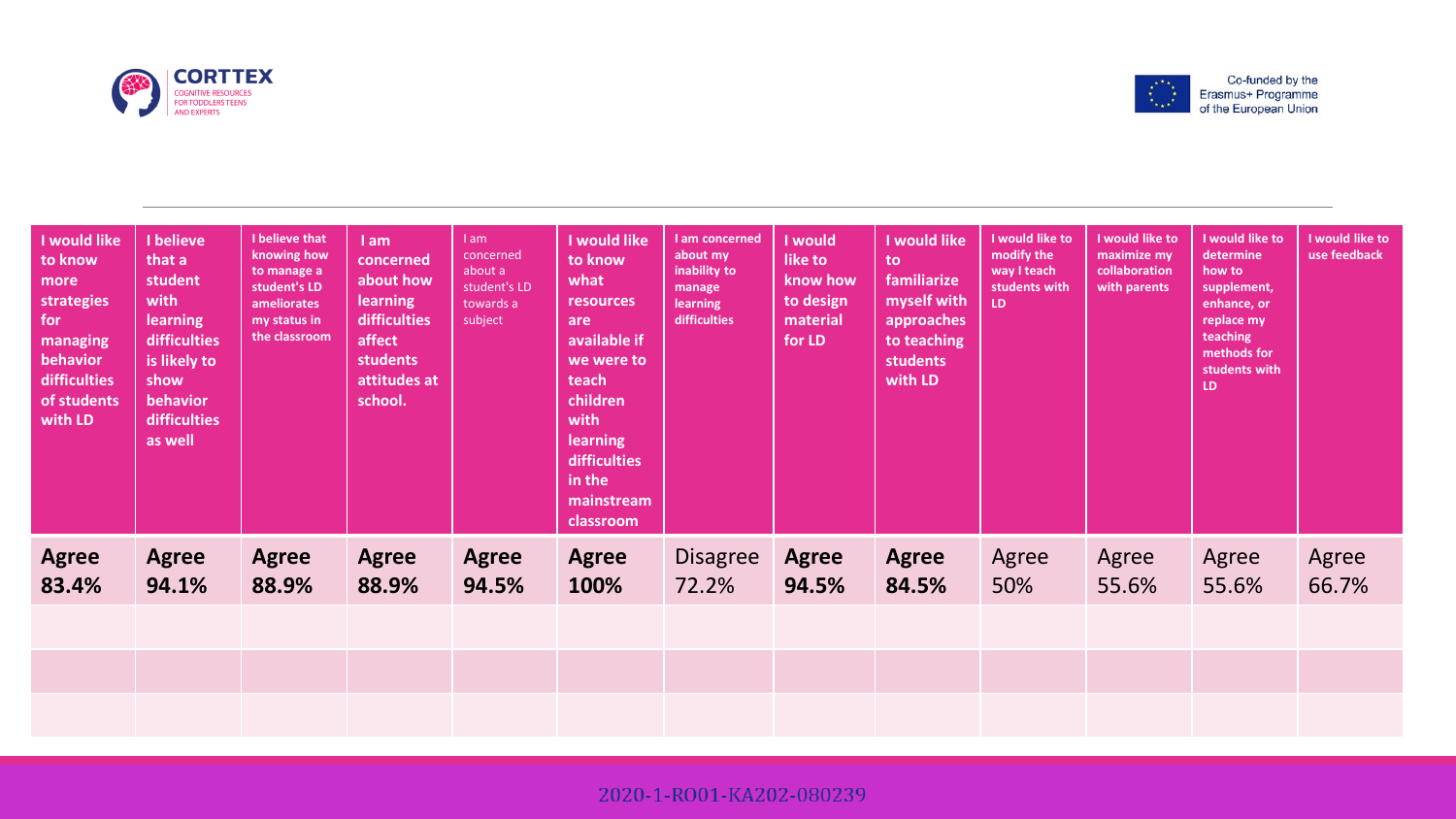# **Part IV. Integrated Curriculum Implementation Scale**

**AND EXPERTS** 

of the European Union

| I use lecture<br>and direct<br>instruction to<br>cover more<br>content in my<br>daily teaching. | I give students<br>choices for how<br>they want to learn. | I act as a facilitator<br>of learning. | I use instructional<br>strategies that<br>allow my<br>studentsto assume<br>a leadership role in<br>my classroom. | I use learning by<br>doing or learning<br>by experience in<br>classroom<br>activities such as<br>students<br>conductingresearc<br>h or students<br>making<br>presentations | I ask my students<br>to bring in personal<br>artifacts tohelp<br>them make<br>connections<br>between<br>theirunderstanding<br>and the content | I integrate primary<br>sources into my<br>instruction<br>(e.g.pictures,<br>photos, plants,<br>animals, and other<br>tangiblemedia/tec<br>hnology). | I create a resource<br>rich classroom<br>where<br>studentsexplore<br>themes through<br>multiple avenues<br>usingmaterials<br>with which they<br>can experiment. | I teach math,<br>language arts,<br>science, and<br>socialstudies as<br>separate subjects. |
|-------------------------------------------------------------------------------------------------|-----------------------------------------------------------|----------------------------------------|------------------------------------------------------------------------------------------------------------------|----------------------------------------------------------------------------------------------------------------------------------------------------------------------------|-----------------------------------------------------------------------------------------------------------------------------------------------|----------------------------------------------------------------------------------------------------------------------------------------------------|-----------------------------------------------------------------------------------------------------------------------------------------------------------------|-------------------------------------------------------------------------------------------|
| <b>Agree</b><br>61.1%                                                                           | <b>Agee 50%</b>                                           | Agree<br>83.4                          | Agree<br>75.6%                                                                                                   | Agree<br>66.7%                                                                                                                                                             | Agree<br>72.3%                                                                                                                                | Agree<br>77.7%                                                                                                                                     | Agree<br>61.1%                                                                                                                                                  | <b>Disagree</b><br>61.1%                                                                  |
|                                                                                                 |                                                           |                                        |                                                                                                                  |                                                                                                                                                                            |                                                                                                                                               |                                                                                                                                                    |                                                                                                                                                                 |                                                                                           |
|                                                                                                 |                                                           |                                        |                                                                                                                  |                                                                                                                                                                            |                                                                                                                                               |                                                                                                                                                    |                                                                                                                                                                 |                                                                                           |
|                                                                                                 |                                                           |                                        |                                                                                                                  |                                                                                                                                                                            |                                                                                                                                               |                                                                                                                                                    |                                                                                                                                                                 |                                                                                           |
|                                                                                                 |                                                           |                                        |                                                                                                                  | 2020-1-RO01-KA202-080239                                                                                                                                                   |                                                                                                                                               |                                                                                                                                                    |                                                                                                                                                                 |                                                                                           |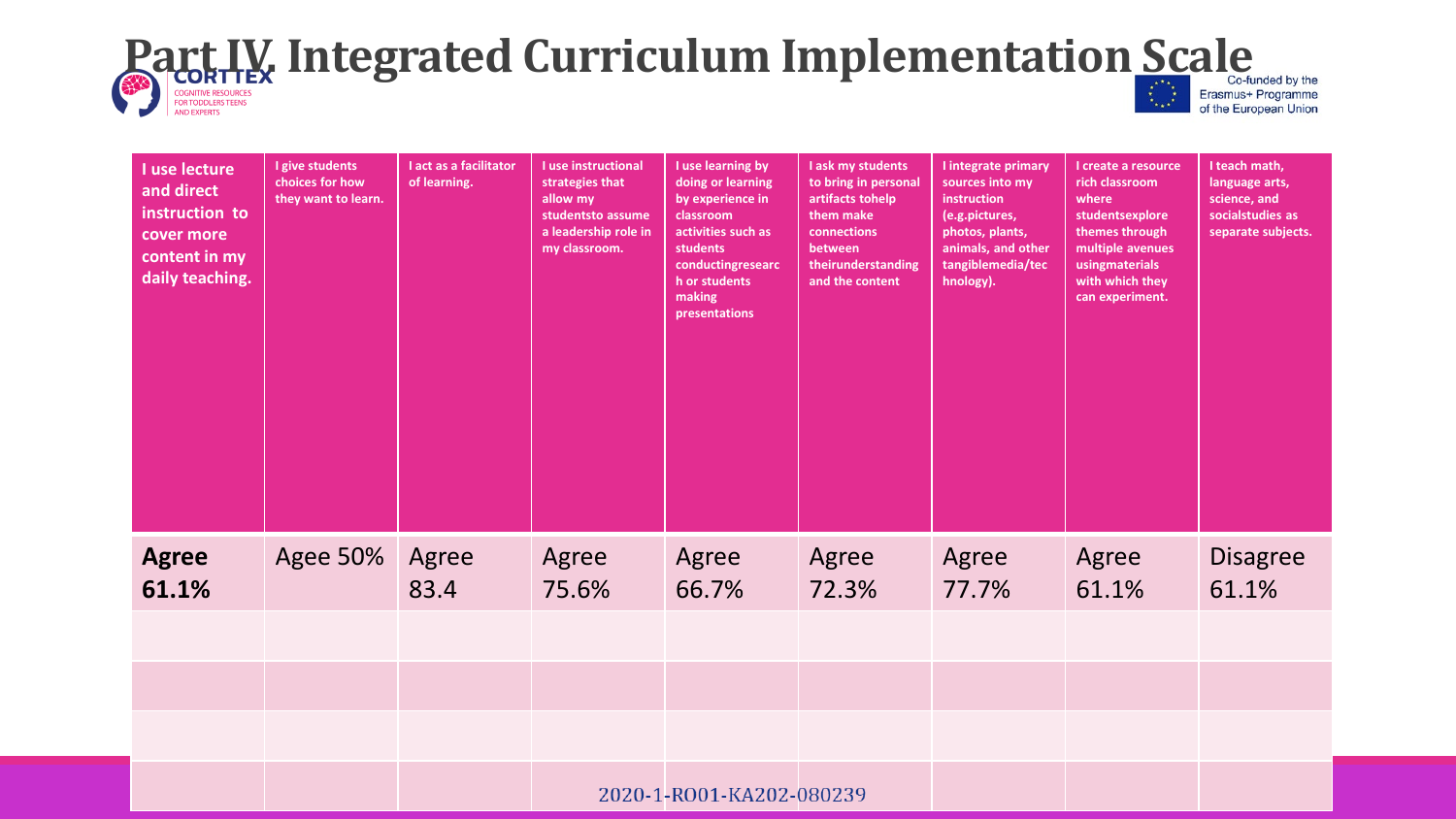



| I teach<br>math,<br>language<br>arts,<br>science, and<br>social<br>studies with<br>integrated<br>thematic<br>instruction | When I use<br>an<br>integrated<br>curriculum.<br>my<br>studentsun<br>derstand<br>the<br>connections<br>between<br>subject<br>areas | I integrate<br>at least 2 or<br>more<br>subject<br>areas<br>regularly. | I develop<br>thematic<br>units to<br>teach<br>multiplesub<br>jects | I design<br>units<br>around a<br>central<br>theme to<br>facilitatestu<br>dents'<br>learning<br>across<br>subjects | <b>Lutilize</b><br>graphic<br>organizers<br>to develop<br>mainconcep<br>ts from<br>various<br>subjects. | My<br><i>instruction</i><br>encourages<br>students to<br>seesimilariti<br>es of<br>concepts<br>across<br>subjects. | $\overline{a}$ teach<br>concepts by<br>linking<br>them to<br>specificsubj<br>ects | I connect<br>themes and<br>learning<br>materials to<br>the<br>localsurrou<br>ndings such<br>as:<br>neighborho<br>ods, towns<br>and<br>thenatural<br>environmen<br>t. | . I avoid<br>teaching<br>controversi<br>al social<br>issues that<br>arecurrently<br>being<br>debated. | <b>I</b> connect<br>materials<br>with<br>students'<br>life<br>experiences | When<br>developing<br>an<br>integrated<br>curriculum,<br><b>Lusethemes</b><br>relevant to<br>mv<br>students'<br>life<br>experiences<br>and culture. | I use<br>materials or<br><b>instruments</b><br>for<br>assessment<br>thatmeet<br>the<br>individual<br>needs of my<br>students. |
|--------------------------------------------------------------------------------------------------------------------------|------------------------------------------------------------------------------------------------------------------------------------|------------------------------------------------------------------------|--------------------------------------------------------------------|-------------------------------------------------------------------------------------------------------------------|---------------------------------------------------------------------------------------------------------|--------------------------------------------------------------------------------------------------------------------|-----------------------------------------------------------------------------------|----------------------------------------------------------------------------------------------------------------------------------------------------------------------|-------------------------------------------------------------------------------------------------------|---------------------------------------------------------------------------|-----------------------------------------------------------------------------------------------------------------------------------------------------|-------------------------------------------------------------------------------------------------------------------------------|
| Agree<br>61.1%                                                                                                           | Agree<br>61.6%                                                                                                                     | Agree<br>55.6%                                                         | Agree<br>27.8%                                                     | Agree                                                                                                             | Agree                                                                                                   | Agree<br>55.5% 61.1% 55.5% 55.6%                                                                                   | Agree                                                                             | Agree                                                                                                                                                                | Agree<br>66.7% 33.3% 72.2%                                                                            | Agree                                                                     | Agree<br>94.4%                                                                                                                                      | Agree<br>77.7%                                                                                                                |
|                                                                                                                          |                                                                                                                                    |                                                                        |                                                                    |                                                                                                                   |                                                                                                         |                                                                                                                    |                                                                                   |                                                                                                                                                                      |                                                                                                       |                                                                           |                                                                                                                                                     |                                                                                                                               |
|                                                                                                                          |                                                                                                                                    |                                                                        |                                                                    |                                                                                                                   |                                                                                                         |                                                                                                                    |                                                                                   |                                                                                                                                                                      |                                                                                                       |                                                                           |                                                                                                                                                     |                                                                                                                               |
|                                                                                                                          |                                                                                                                                    |                                                                        |                                                                    |                                                                                                                   |                                                                                                         |                                                                                                                    |                                                                                   |                                                                                                                                                                      |                                                                                                       |                                                                           |                                                                                                                                                     |                                                                                                                               |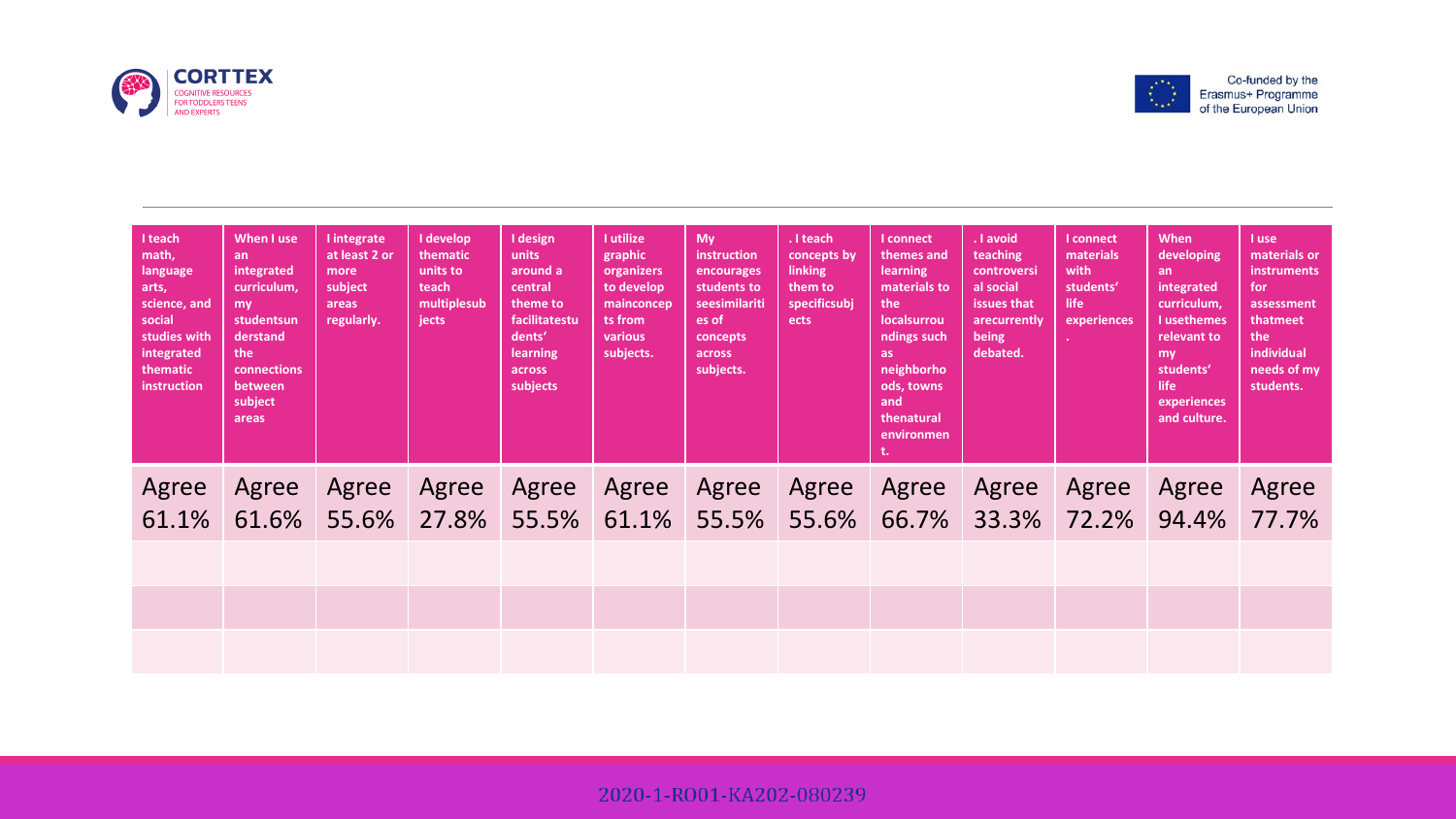



| I use paper and<br>pencil tests as my<br>primary methodfor<br>assessing my<br>students' learning<br>outcomes | I use performance<br>assessments to<br>assess mystudents'<br>learning outcomes | I use portfolios to<br>assess my<br>students'<br><b>learningoutcomes</b> | I use games, role<br>plays, simulations<br>and otherengaged<br>learning strategies<br>in my teaching. | I use songs, dance,<br>and other playful<br>activities in my<br>teaching | I use instructional<br>strategies that<br>require<br>mystudents to<br>actively move<br>around while<br>learning. | I use cooperative<br>learning such as<br>Jigsaw,<br>LearningTogether<br>and Group<br>Investigation. |  |
|--------------------------------------------------------------------------------------------------------------|--------------------------------------------------------------------------------|--------------------------------------------------------------------------|-------------------------------------------------------------------------------------------------------|--------------------------------------------------------------------------|------------------------------------------------------------------------------------------------------------------|-----------------------------------------------------------------------------------------------------|--|
| Agree                                                                                                        | Agree                                                                          | Agree                                                                    | Agree                                                                                                 | Agree                                                                    | <b>Disagree</b>                                                                                                  | Agree                                                                                               |  |
| 41.1%                                                                                                        | 55.5%                                                                          | 44.4%                                                                    | 72.2%                                                                                                 | 61.1%                                                                    | 44.4%                                                                                                            | 56.6%                                                                                               |  |
|                                                                                                              |                                                                                |                                                                          |                                                                                                       |                                                                          |                                                                                                                  |                                                                                                     |  |
|                                                                                                              |                                                                                |                                                                          |                                                                                                       |                                                                          |                                                                                                                  |                                                                                                     |  |
|                                                                                                              |                                                                                |                                                                          |                                                                                                       |                                                                          |                                                                                                                  |                                                                                                     |  |
|                                                                                                              |                                                                                |                                                                          |                                                                                                       |                                                                          |                                                                                                                  |                                                                                                     |  |
|                                                                                                              |                                                                                |                                                                          |                                                                                                       |                                                                          |                                                                                                                  |                                                                                                     |  |
|                                                                                                              |                                                                                |                                                                          |                                                                                                       |                                                                          |                                                                                                                  |                                                                                                     |  |
|                                                                                                              |                                                                                |                                                                          |                                                                                                       |                                                                          |                                                                                                                  |                                                                                                     |  |
|                                                                                                              |                                                                                |                                                                          |                                                                                                       |                                                                          |                                                                                                                  |                                                                                                     |  |
|                                                                                                              |                                                                                |                                                                          |                                                                                                       |                                                                          |                                                                                                                  |                                                                                                     |  |
|                                                                                                              |                                                                                |                                                                          |                                                                                                       |                                                                          |                                                                                                                  |                                                                                                     |  |

2020-1-RO01-KA202-080239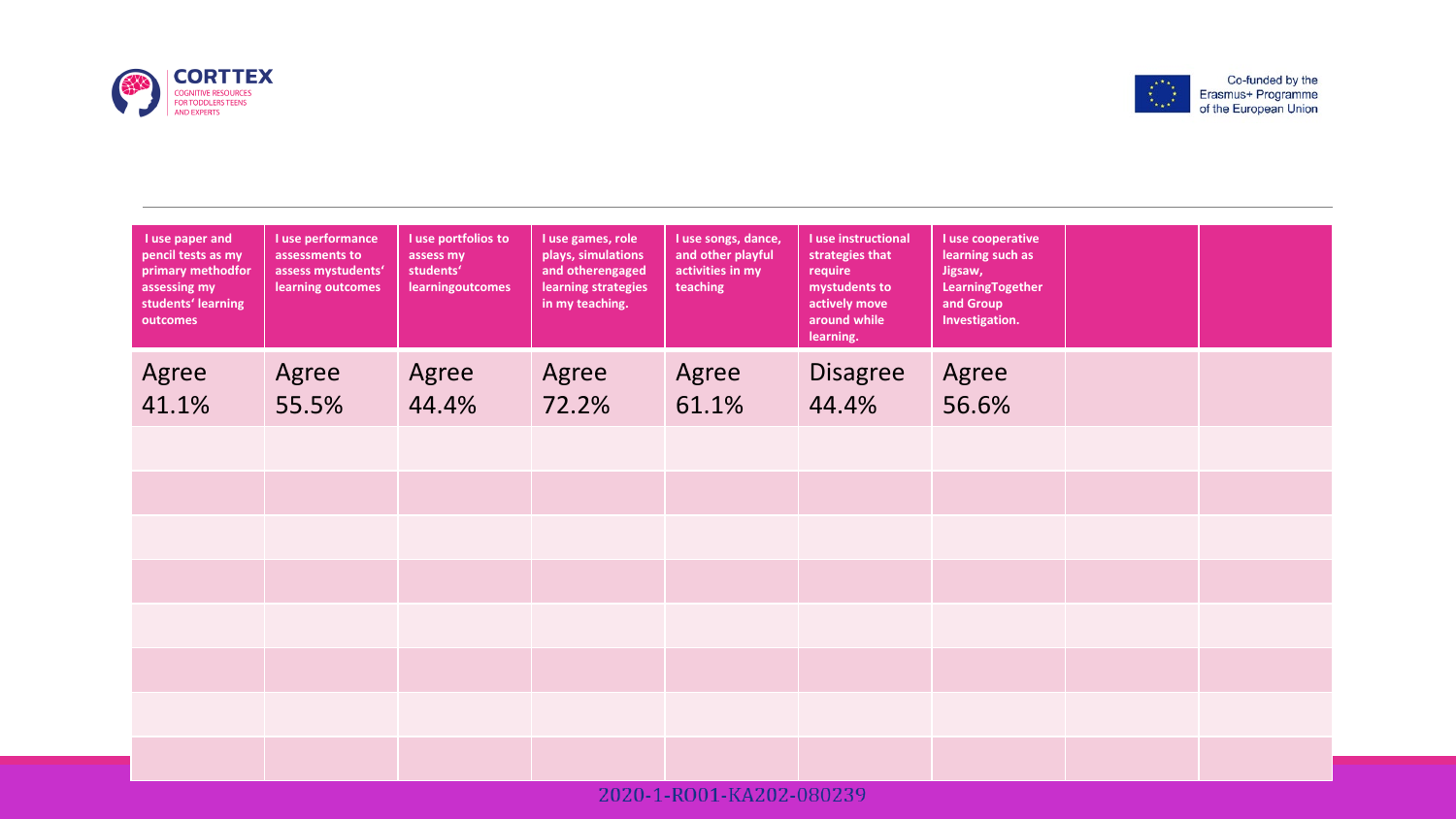### **Part V. Teachers' practice with students With learning difficulties** Co-funded by the Erasmus+ Programme of the European Union

| How do you<br>identify children<br>with learning<br>difficulties<br><b>Formal and</b><br>informal<br>educational<br>assessment | How do you<br>evaluate students'<br>cognitive abilities<br>Observation,<br>check lists, test-A<br><br> | <b>What strategies</b><br>do you use for<br>teaching children<br>with LD<br>role play,<br>modeling, time<br>delay, graduated<br>guidance,<br>decreasing<br>guidance, task<br>analysis,<br>prompting,<br>specific praise,<br>mind map,<br>mediating<br>learning<br>. | What methods do<br>you use to<br>manage<br>challenging<br>behaviorsin<br>children with LD<br>Verbal and non-<br>verbal clues,<br>structured<br>instruction,<br>applied behavior<br>analysis, violence<br>prevention<br>techniques,<br>effective<br>techniques of<br>intervention,<br>, <u>.</u> | How do you<br>cultivate empathy<br>for children with<br>LD.<br><b>Ability to listen</b><br>child, needs<br>understanding,<br>cooperation and<br>dialogue<br> | How do you<br>manage<br>aggressive<br>behaviors in<br>children with LD<br><b>Identification of</b><br>child's needs,<br>applied behavior<br>analysis, types of<br>punishment<br> | How do you<br>cooperate with<br>parents of<br>children with LD<br>Intercourse, give<br>advises, ask for<br>opinion about<br>child's behavior,<br>listen to their<br>concerns, projects<br> | Would you like<br>to get a<br>training on<br>strategies<br>specific to<br>cognitive<br>education<br>(e.g., mind<br>map, mediated<br>learning)?<br><b>Yes</b><br>X<br><b>No</b> | Would you like to<br>get training on<br>managing<br>challenging<br>behaviors, on<br>empathy, (with<br>e.g., social stories<br>and techniques of<br>preventing<br>violence)<br><b>Yes X</b><br><b>NO</b> | Would you like to<br>get training on<br>cooperation<br>approaches with<br>parents<br><b>Yes X</b><br><b>No</b> | What is the<br>quality of<br>education<br>for children<br>with LD in<br>your<br>classroom?<br>1. very low<br>2. low 3.<br>moderate<br>4. good<br>5.very good |
|--------------------------------------------------------------------------------------------------------------------------------|--------------------------------------------------------------------------------------------------------|---------------------------------------------------------------------------------------------------------------------------------------------------------------------------------------------------------------------------------------------------------------------|-------------------------------------------------------------------------------------------------------------------------------------------------------------------------------------------------------------------------------------------------------------------------------------------------|--------------------------------------------------------------------------------------------------------------------------------------------------------------|----------------------------------------------------------------------------------------------------------------------------------------------------------------------------------|--------------------------------------------------------------------------------------------------------------------------------------------------------------------------------------------|--------------------------------------------------------------------------------------------------------------------------------------------------------------------------------|---------------------------------------------------------------------------------------------------------------------------------------------------------------------------------------------------------|----------------------------------------------------------------------------------------------------------------|--------------------------------------------------------------------------------------------------------------------------------------------------------------|
|                                                                                                                                |                                                                                                        |                                                                                                                                                                                                                                                                     |                                                                                                                                                                                                                                                                                                 |                                                                                                                                                              |                                                                                                                                                                                  |                                                                                                                                                                                            | <b>Yes</b><br>94.4%                                                                                                                                                            | Yes                                                                                                                                                                                                     | Yes                                                                                                            | <b>Sufficient</b><br>44.4%<br><b>Average</b><br>38.9%                                                                                                        |
|                                                                                                                                |                                                                                                        |                                                                                                                                                                                                                                                                     |                                                                                                                                                                                                                                                                                                 |                                                                                                                                                              |                                                                                                                                                                                  |                                                                                                                                                                                            |                                                                                                                                                                                |                                                                                                                                                                                                         |                                                                                                                |                                                                                                                                                              |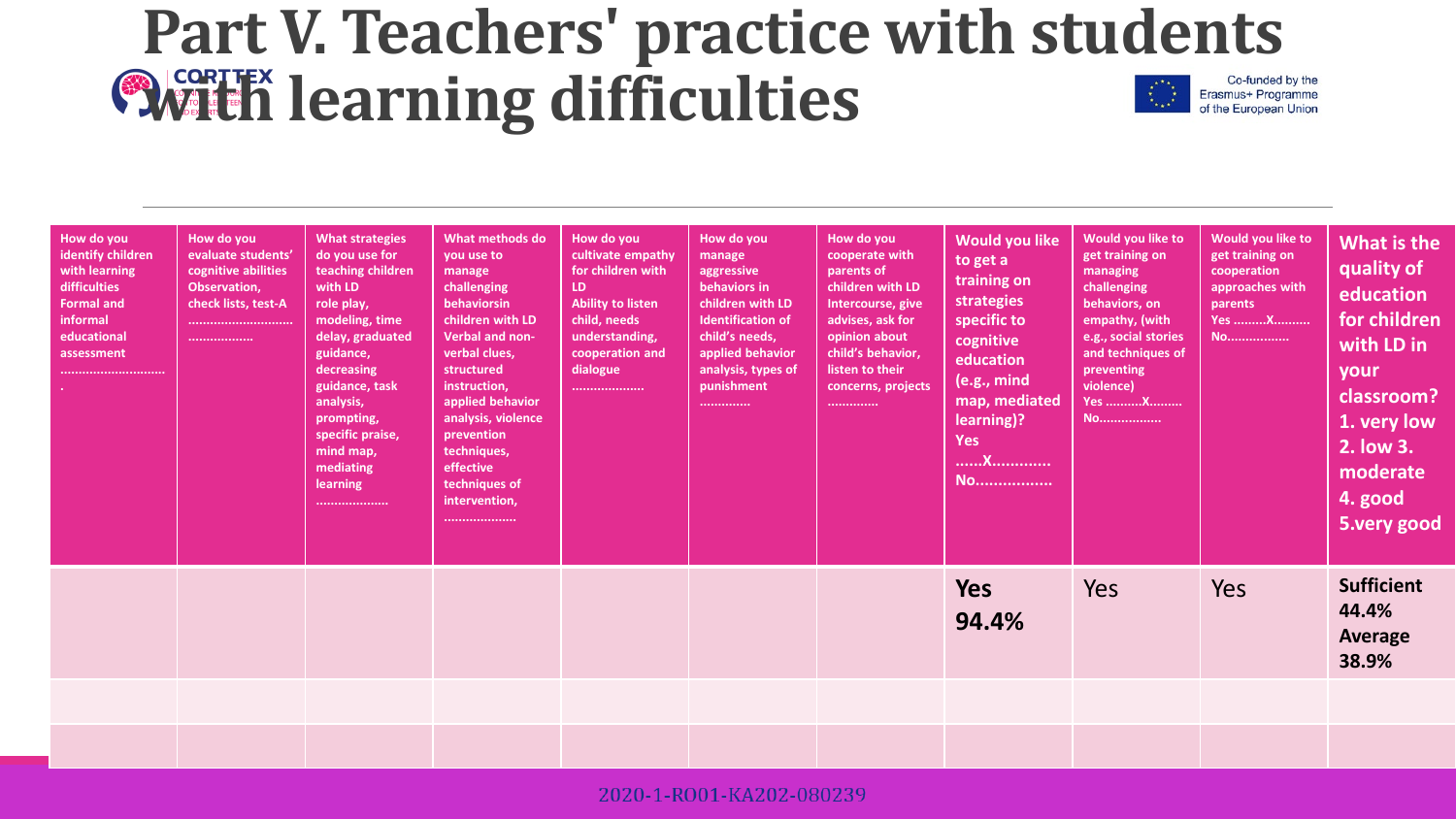



CHRISTINE K. SYRIOPOULOU DELLI

UNIVERSITY OF MACEDONIA

DEPARTMENTOF EDUCATIONAL AND SOCIAL POLICY



2020-1-RO01-KA202-080239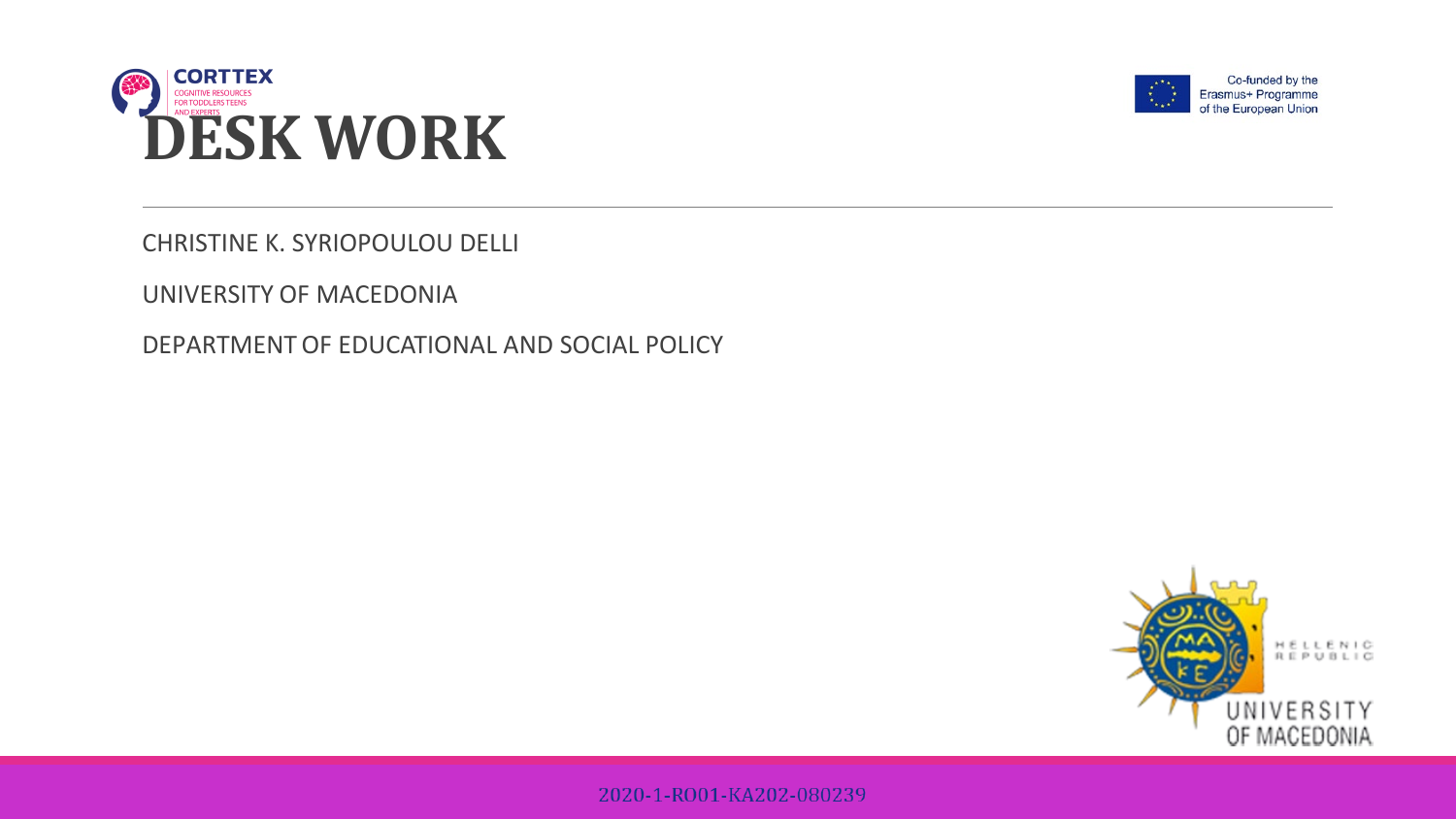## **European Policy on education of people with mental deficiencies**

Persons identified as having Specific Learning Disabilities (Sp.L.D.) all **show different intellectual and emotional profiles, strengths and weaknesses, learning styles and life experiences**. Within this context, Sp.L.D. can be identified as distinctive patterns of difficulties, relating to the **processing of information, within a continuum from very mild to severe, which may result in restrictions in literacy, language, number, motor function, short term memory and organisational skills.**

Practice and research shows that specific learning disabilities/difficulties will often co-exist to varying degrees. These form what can be seen as the Sp.L.D. umbrella:

### **Dyslexia**

**Developmental Coordination Disorder (DCD)/Dyspraxia**

**Dyscalculia[**

**Attention-Deficit (Hyperactivity) Disorder (ADHD)**

**High-functioning ASD**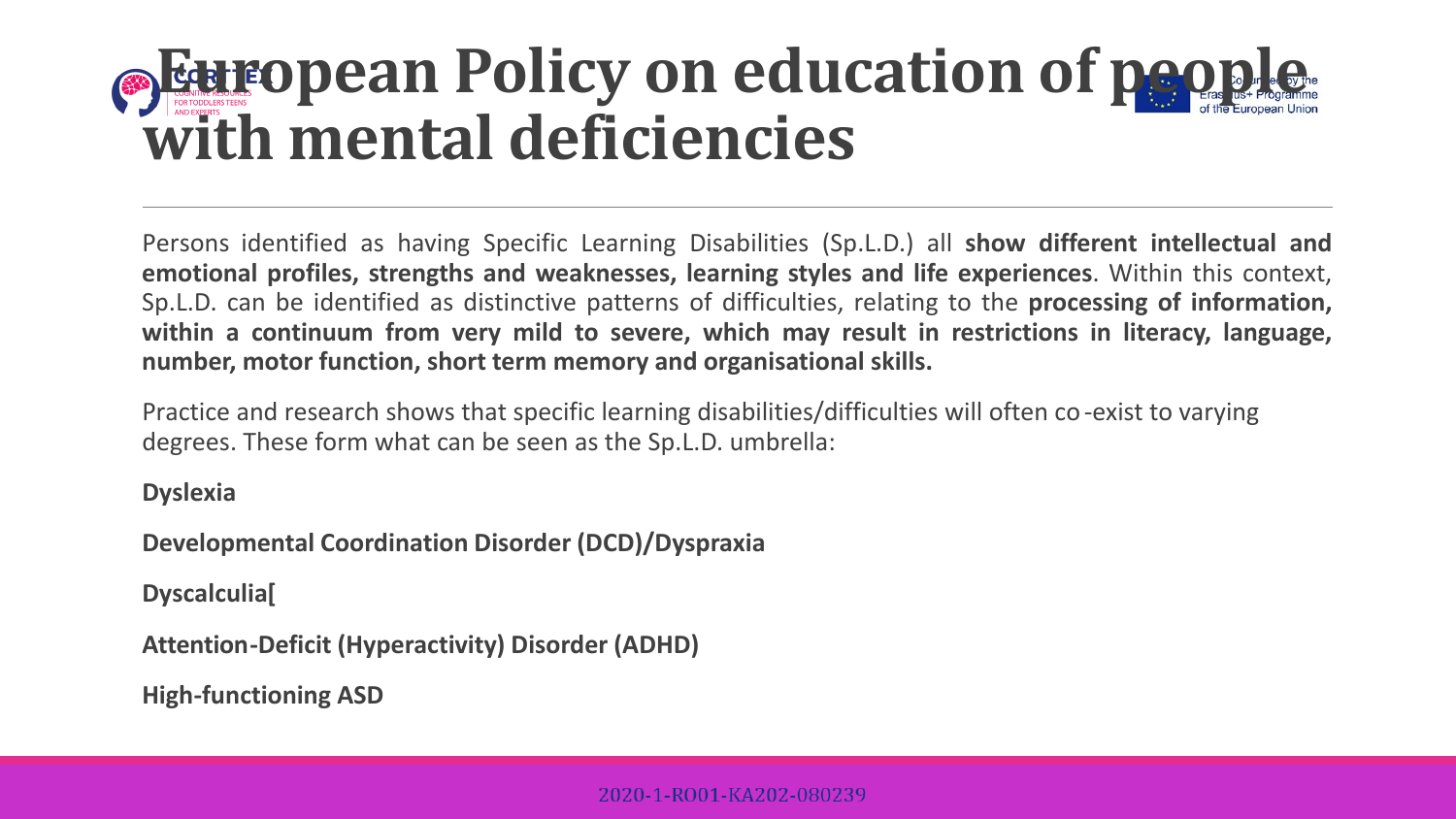



### **Specific Language Impairment (SLI)**

**Associated Emotional & Social Difficulties (ESD)**

Persons with Sp.L.D. **have average or above average cognitive abilities** (i.e. 90 or above measured IQ). In addition, as a result of unidentified Sp.L.D. **there may be associated emotional and social difficulties, including behavioural issues.**

**Between 13.88 million children in primary education and 21.79 million children in secondary education will have Sp.L.D. a total of 35.67 million in EU.**

**Children and young persons, having had on-going support for their Sp.L.D. go on to higher education and become valuable citizens, employees or entrepreneurs. Early identification and intervention is therefore vital.**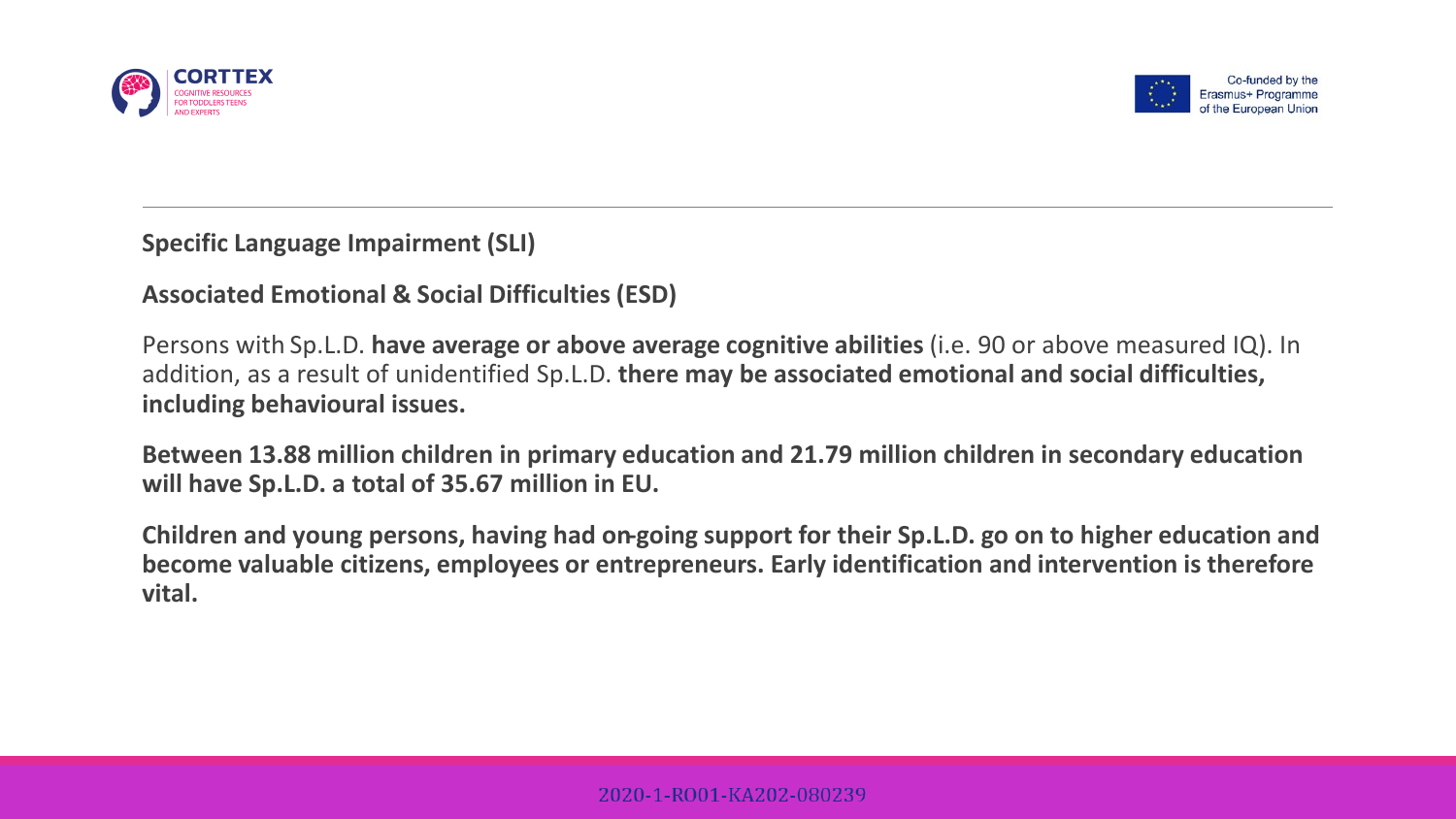

**Dyslexia** is the most common learning difficulty. **Dyslexia is the term used to describe a disorder that is mostly characterized by severe learning difficulties in reading, spelling and writing skills**. As a result and after more than ten years of research conducted by many institutions around Europe, three different disorders have been identified:

## **A reading disorder**

**A spelling disorder**

## **Combined reading and spelling disorder**

According to statistics, the prevalence rate of each of the**three disorders is about 3.4%**.

By origin, dyslexia is a neurobiological condition, affected by genetic factors as well as environmental factors. **In areas like Europe where language diversity and multilingual communication can be found plenty, more challenges arise for dyslexic children as well as adults.**

We live in a society where navigating through life can be areal challenge for dyslexic people.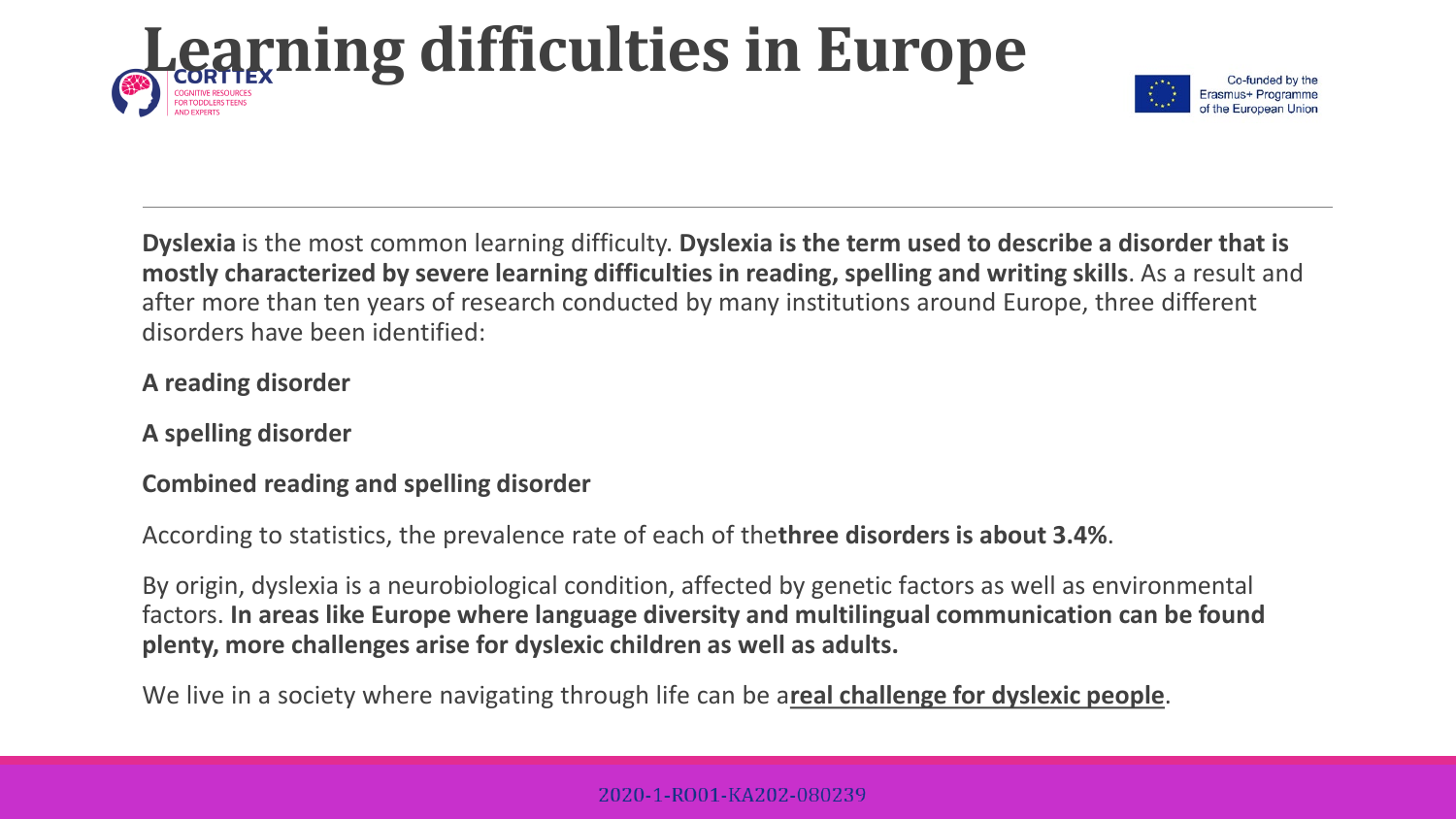

## **Dyslexia in Europe**

According to research in Europe,**15% of the population** is dealing with dyslexia or **some sort of learning disorder.** Large numbers of people **within that 15%** are simultaneously suffering form other disorders as well. According to the European Dyslexia Association:

**20-40% of the persons with dyslexia are also having dyscalculia**

**20-55 % of persons with developmental language disorder are dyslexic.**

**10-20% of persons with dyslexia are having an anxiety disorder**

**2-14% of persons with dyslexia are having a depression**

**8-18% of persons with dyslexia are having an attention deficit and/or hyperactivity disorder**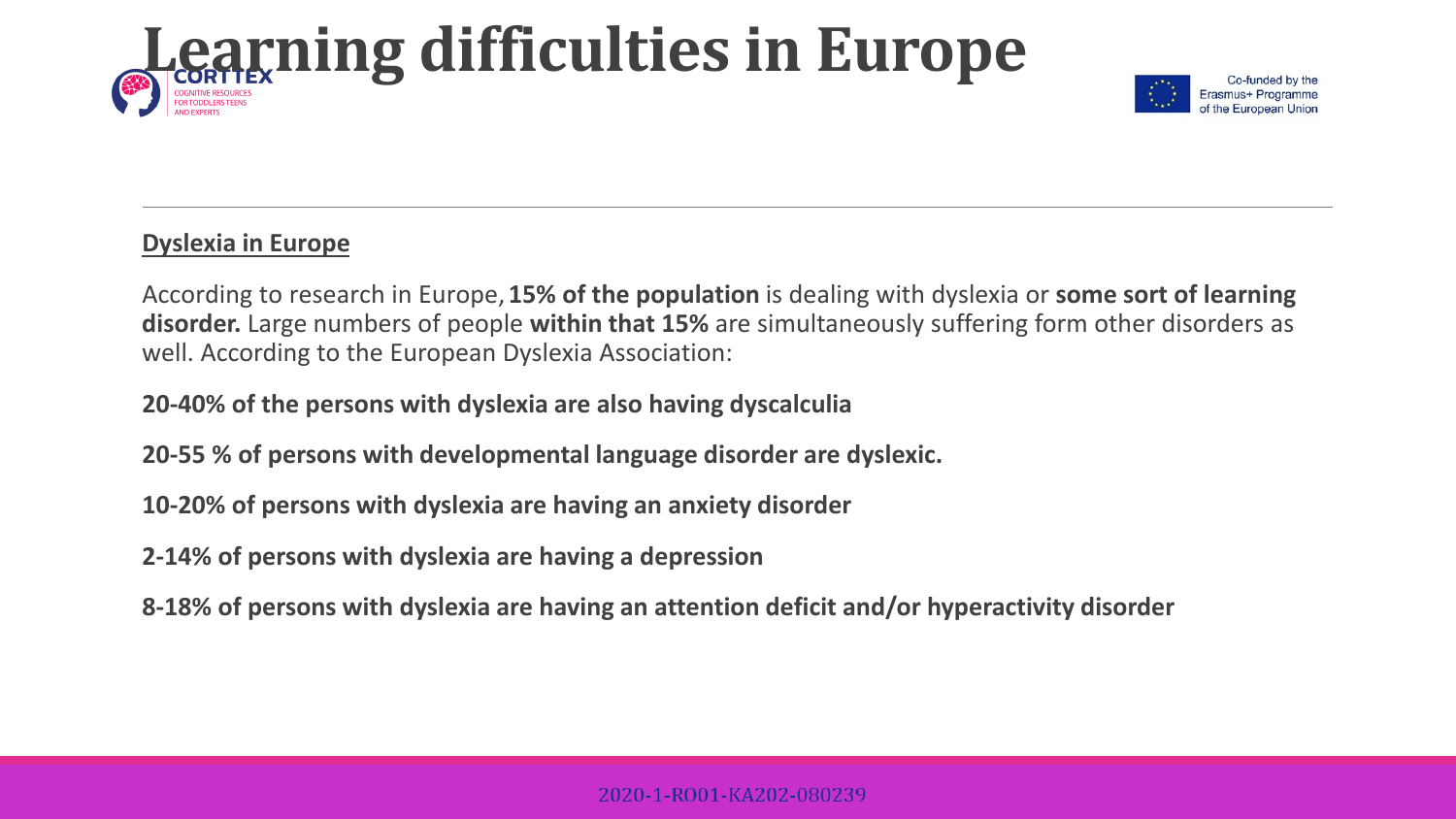

**Dyslexia** can pose a problem for a lot of European citizens of **all ages**. At the same time, however, there is an increase in the problem **due to migration.** Over the past decade, large numbers of migrants have entered Europe. Dyslexia is not a phenomenon just within the European borders. Integration in **European society** is a challenge, twice or even three time more difficult to be achieved from people of typical development (TD).

## **In addition**

**Mental health** should be seen as a valued source of human capital or well-being in society. It contributes to individual and population health, happiness and welfare, enables social interaction, cohesion and security, and feeds national output and labour force productivity. Mental health is necessary in order to succeed in all areas of life.

Yet, individuals with mental ill-health are often shunned and denied access to care, with services for promoting and protecting mental health and preventing ill-health often starved of resources. It is vital to not only address the needs of people with defined mental disorders but also **to protect and promote the mental health of all people, and recognize the intrinsic value of positive mental health**.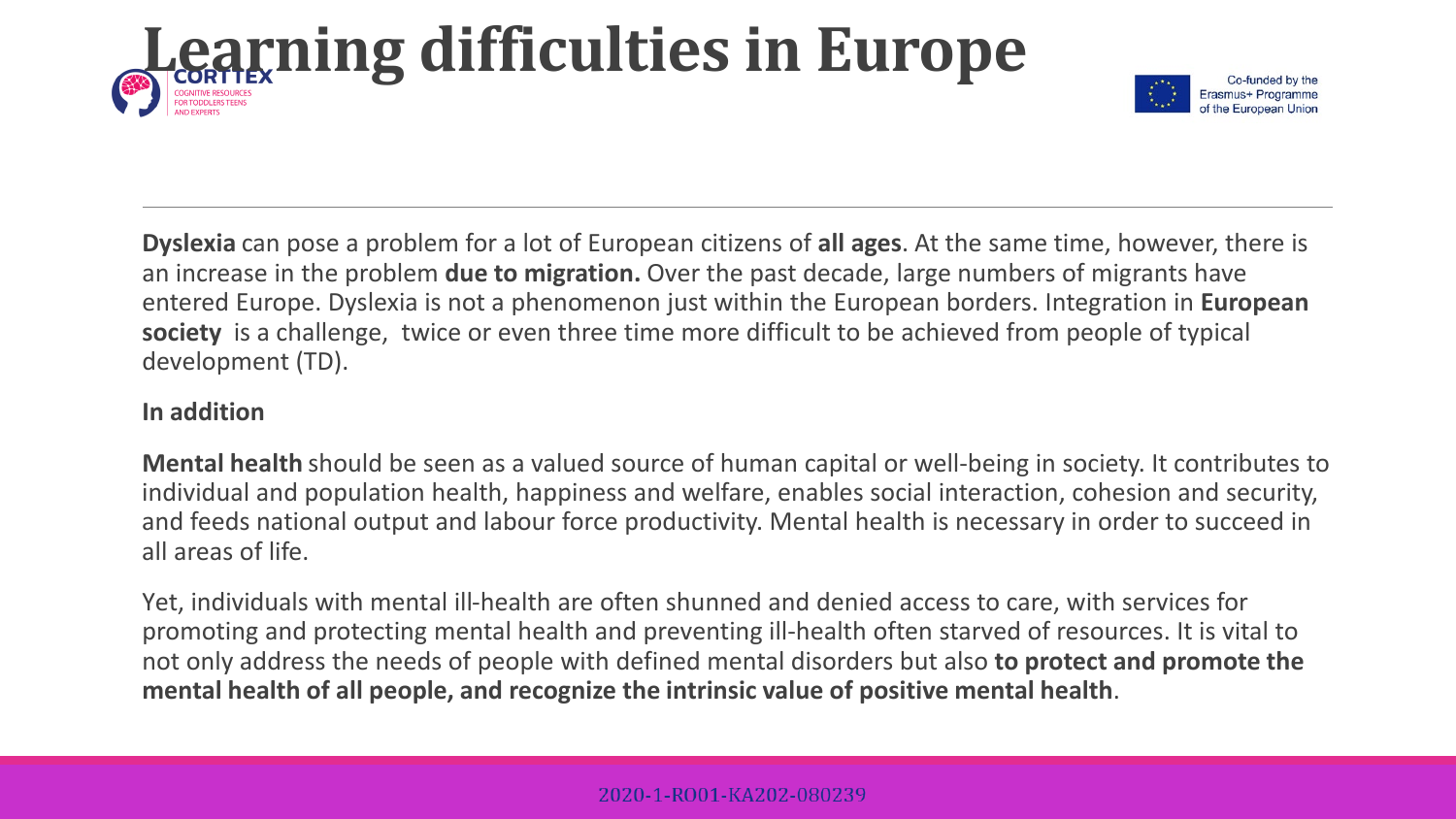

## **Mental health problems costing Europe heavily**

Greater efforts to promote mental health and improve early diagnosis and treatment of those with mental illness would improve the lives of millions of Europeans and contribute to stronger economic and employment conditions, according to a new joint OECD/European Commission report.

**[Health at a Glance: Europe 2018](https://www.oecd.org/health/health-at-a-glance-europe-23056088.htm)** presents that mental health problems, such as depression, anxiety disorders and alcohol and drug use disorders, affect more than one in six people across the European Union in any given year. Besides the impact on people's well-being, the report estimates the total costs of mental ill-health at over EUR 600 billion – or more than 4% of GDP – across the 28 EU countries. A large part of these costs are due to lower employment rates and productivity of people with mental health issues (1.6% of GDP or EUR 260 billion) and greater spending on social security programmes (1.2% of GDP or EUR 170 billion), with the rest being direct spending on health care (1.3% of GDP or EUR 190 billion).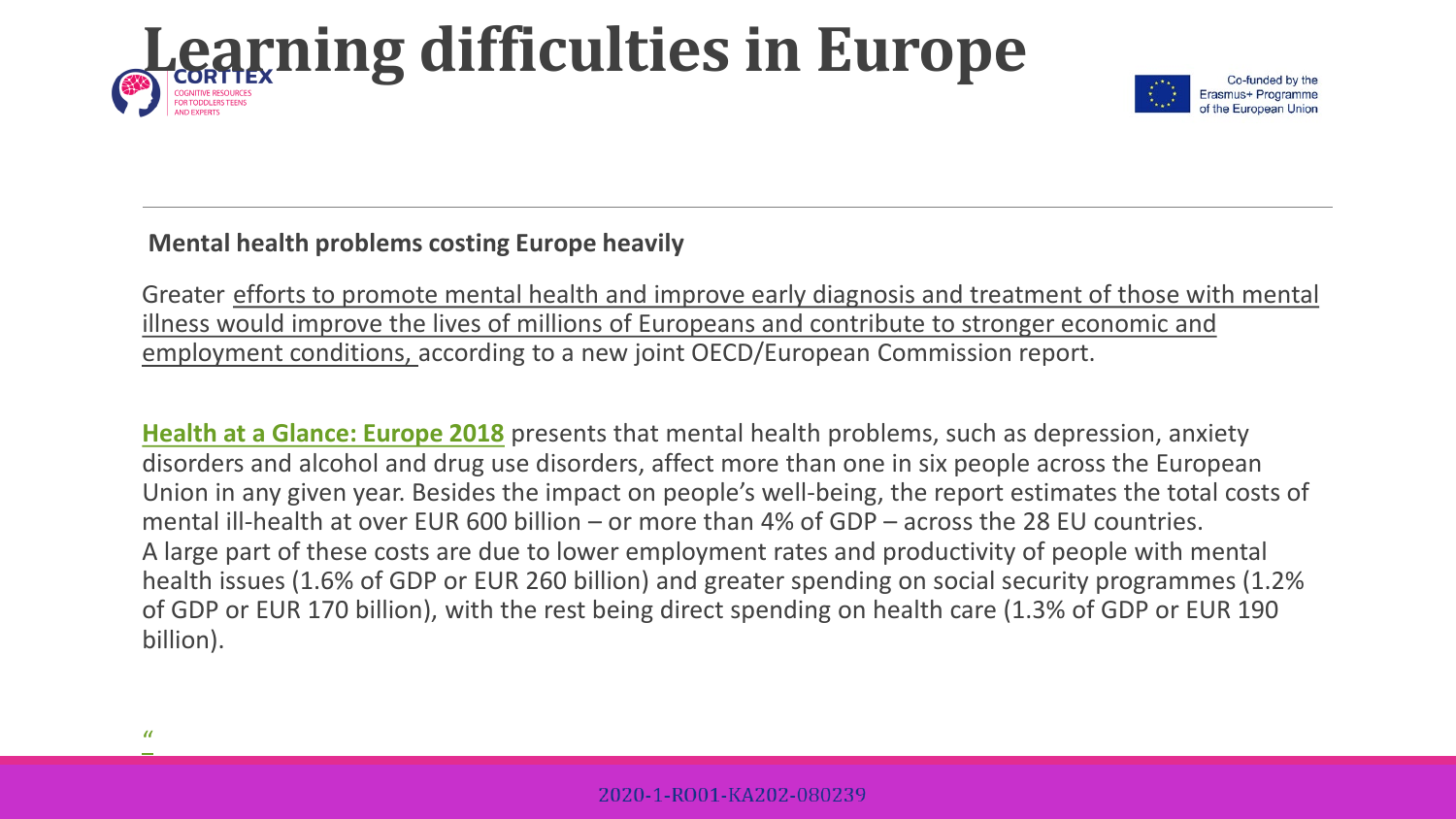

The heavy burdens of mental illness on individuals and society are not inevitable," said OECD Secretary-General Angel Gurría. "While many European countries have put in place policies and programmes to address mental illness, much **more can be done to promote and better manage mental health**. We look forward to continue working with the European Commission to measure the state of health in European economies and the specific challenges they confront to deliver better health policies for better lives." More information on *Health at a Glance: Europe 2018* is available at: [www.oecd.org/health/health-at-a](http://www.oecd.org/health/health-at-a-glance-europe-23056088.htm)glance-europe-23056088.htm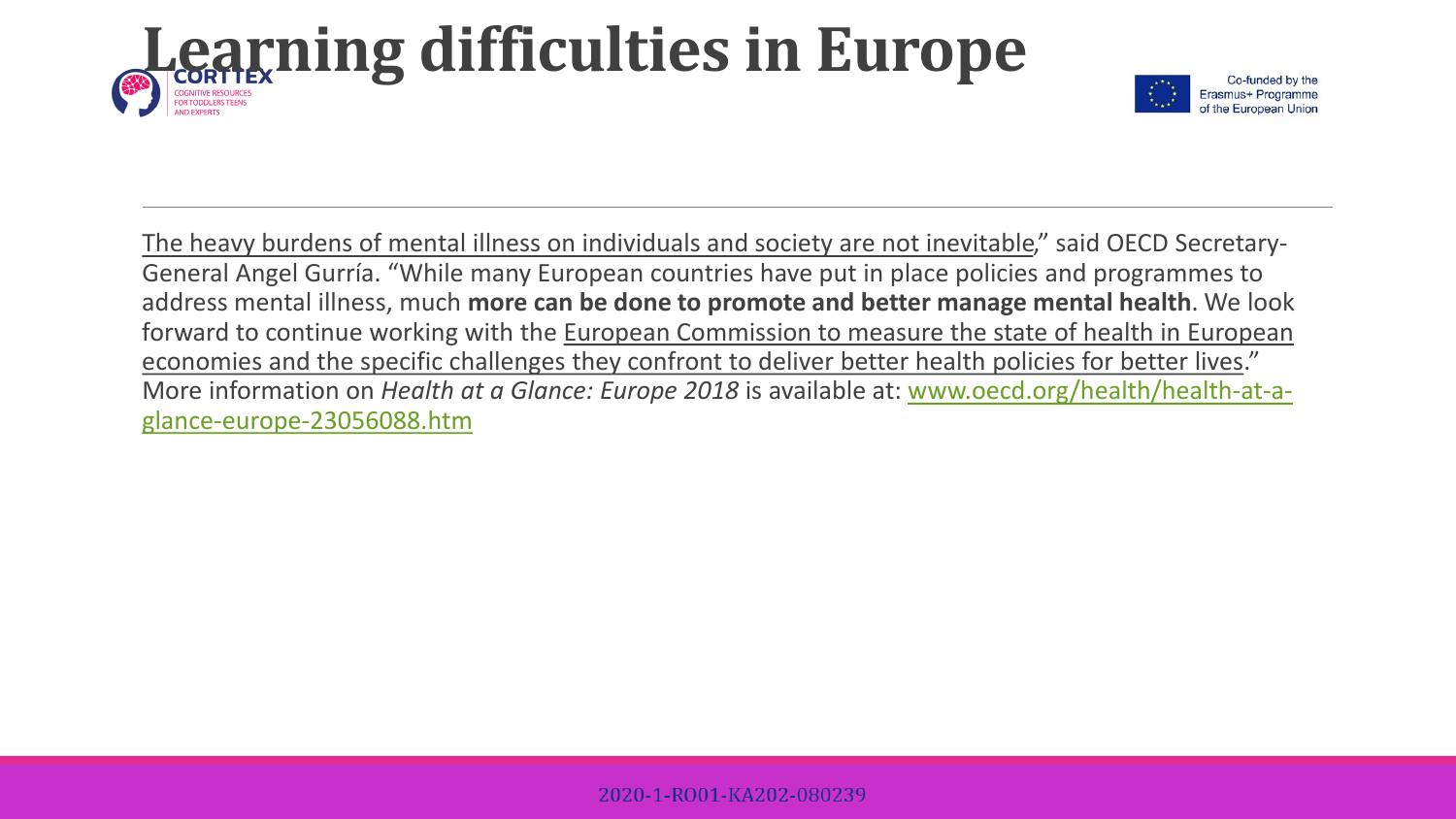



#### . **Promoting mental health in Europe: Why and how?**

Good mental health is a critical part of individual well-being, and the foundation for happy, fulfilled, productive lives. However, **more than one in six people across EU countries had a mental health problem in 2016**.

Living with mental ill-health means that individuals are less able to succeed at school and work, are more likely to be unemployed, and may suffer worse physical health. For some, mental illnesses lead to premature mortali

The economic costs of mental illness are also significant. Total costs related to mental ill-health at more than 4% of GDP –<br>or over EUR 600 billion – across the 28 EU countries in 2015. EUR 190 billion (or 1.3% of GDP) is billion (1.6% of GDP) is caused by indirect costs in the labour market, driven by lower employment rates and reduced<br>productivity due to mental illness. The heavy economic, social and individual burden of mental illness is and more must be done to prevent and treat mental disorders, and to foster good mental health. Effective ways by which European countries are promoting mental well-being and preventing mental illness, and identifies critical gaps where<br>more action is needed.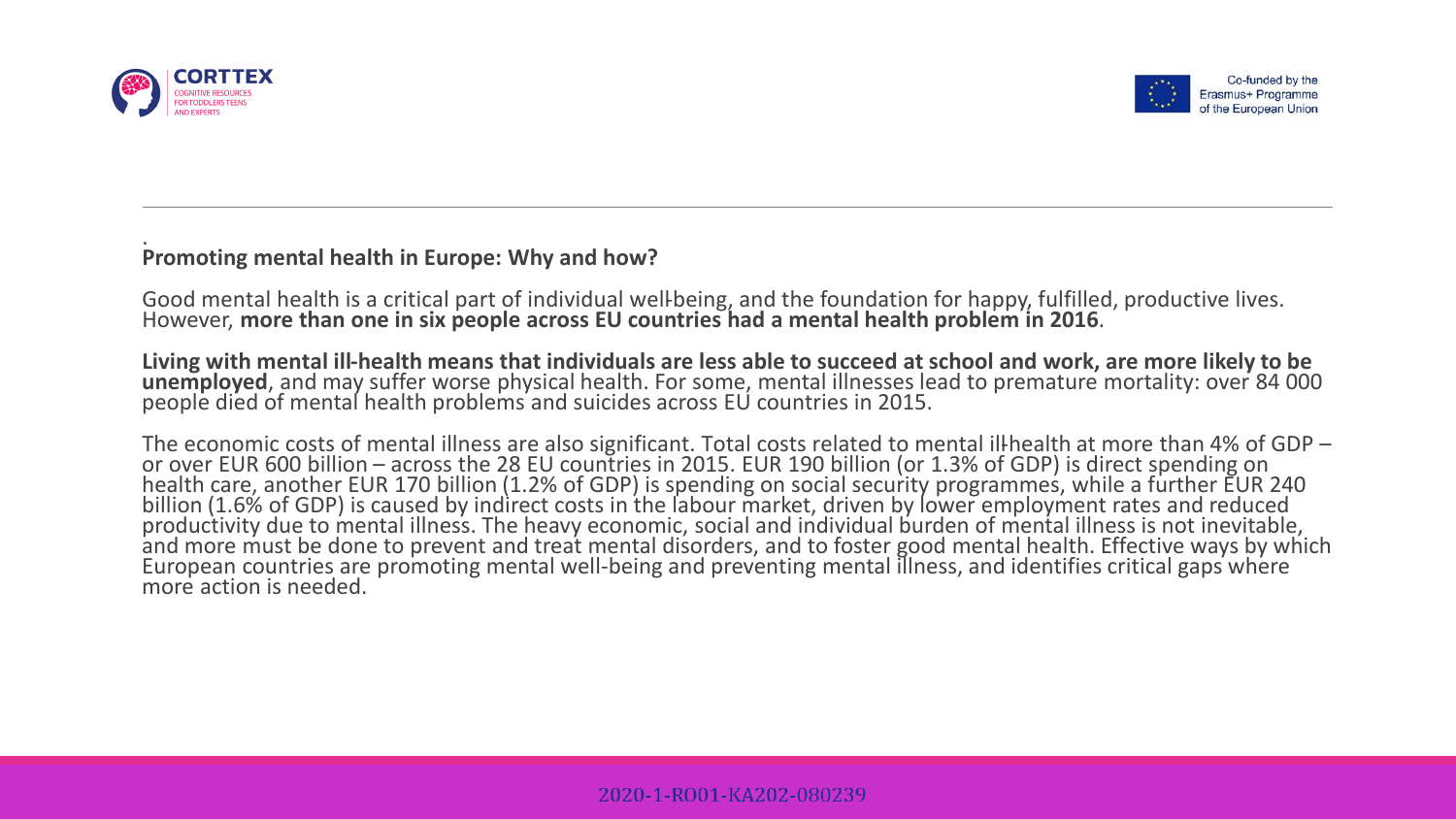## **EDENTEX DEAN Disability Strategy (2010-**Co-funded by the **2020)**

[A Renewed Commitment to a Barrier-Free Europe for Disabled Persons](https://eur-lex.europa.eu/legal-content/EN/AUTO/?uri=celex:52010DC0636)

It lays out a strategy to empower people with disabilities so that they can fully enjoy their rights and participate in society and the economy on an equal basis with others.

The strategy builds upon the United Nations Convention on the Rights of Persons with Disabilities (UNCRPD), and it also complements [Europe 2020](https://eur-lex.europa.eu/legal-content/EN/AUTO/?uri=uriserv:em0028) (the EU's strategy for smart, sustainable and inclusive growth) and the [European Charter of Fundamental Rights](https://eur-lex.europa.eu/legal-content/EN/AUTO/?uri=uriserv:l33501) of the Lisbon Treaty.

The [European disability strategy 2010-2020](https://eur-lex.europa.eu/legal-content/EN/TXT/?uri=LEGISSUM:em0047) aims to promote a barrier-free Europe and at empower **people with disabilities so that they can enjoy their rights and participate fully in society and economy.**

It describes a set of objectives and actions for the implementation of the disability policy (and the UN Convention on the Rights of Persons with Disabilities (UNCRPD) at the EU level. It also supports Member States in their implementation of the Convention.

As the strategy draws to a close, the Commission **has begun the process of evaluating it in 2019.**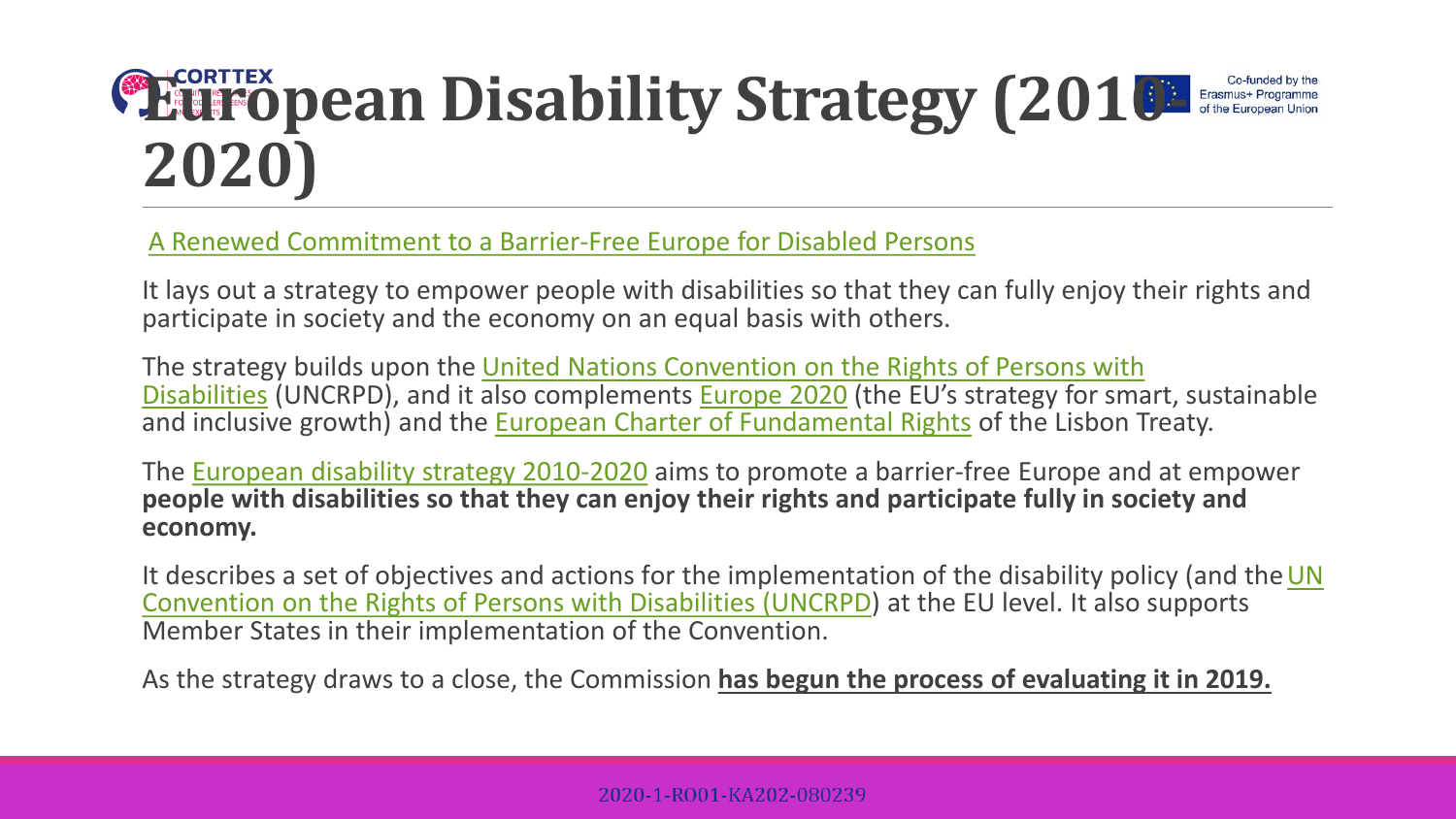



### **Priority areas**

The European disability strategy 2010-2020 focuses on actions **in eight priority areas**:

**accessibility**: make goods and services accessible to people with disabilities and promote the market of assistive devices

**participation**: ensure that people with disabilities enjoy all benefits of EU citizenship, remove barriers to equal participation in public life and leisure activities, promote the provision of quality community-based services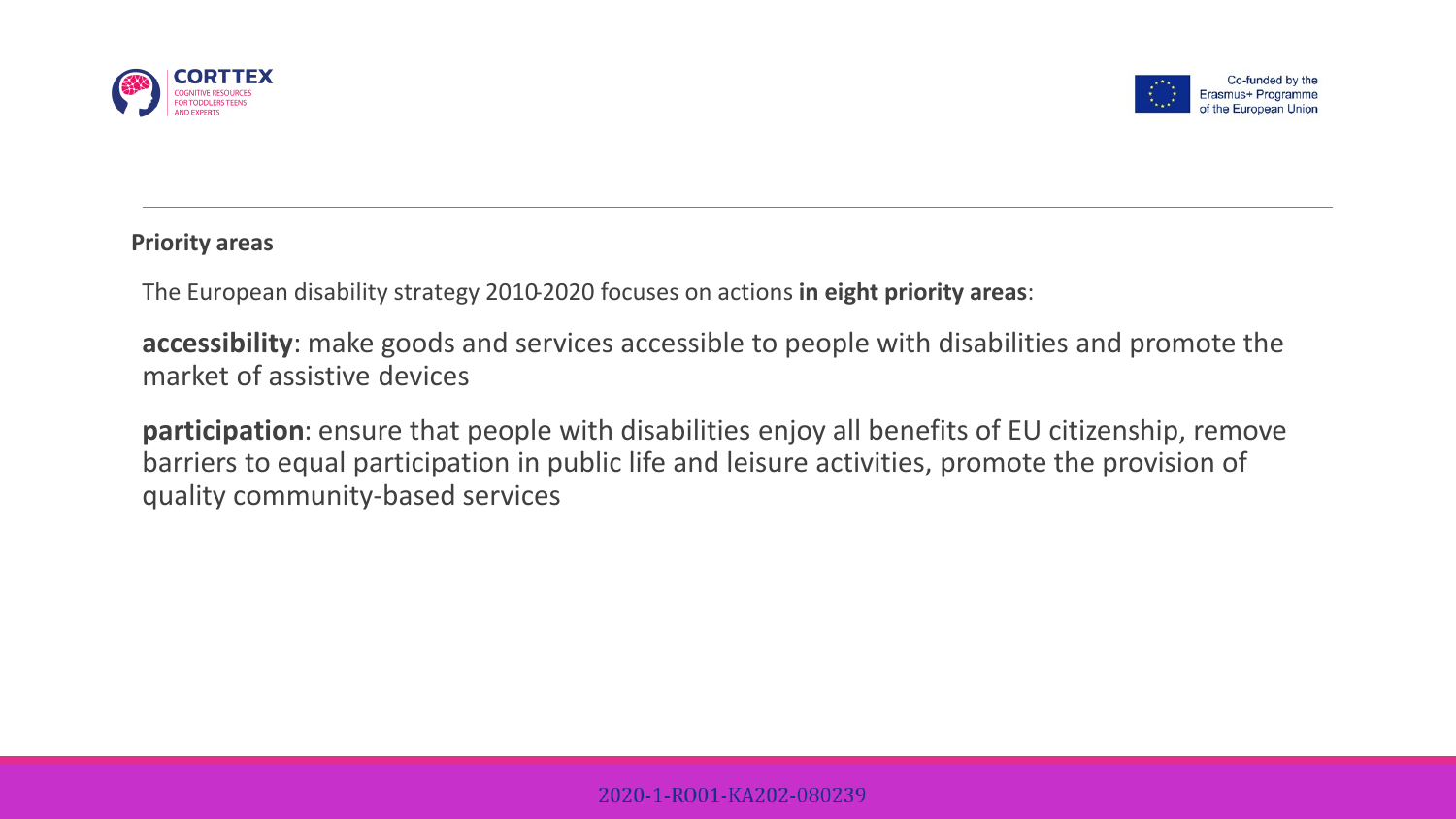



**equality**: combat discrimination based on disability and promote equal opportunities.

**employment**: increase the participation of people with disabilities in the labour market, where they are currently under-represented

**education and training**: promote inclusive education and lifelong learning for students and pupils with disabilities. Equal access to quality education and lifelong learning enable disabled people to participate fully in society and improve their quality of life

**social protection**: promote decent living conditions, combat poverty and social exclusion

**health**: promote equal access to health services and related facilities

**external action**: promote the rights of people with disabilities in the EU enlargement and international development programmes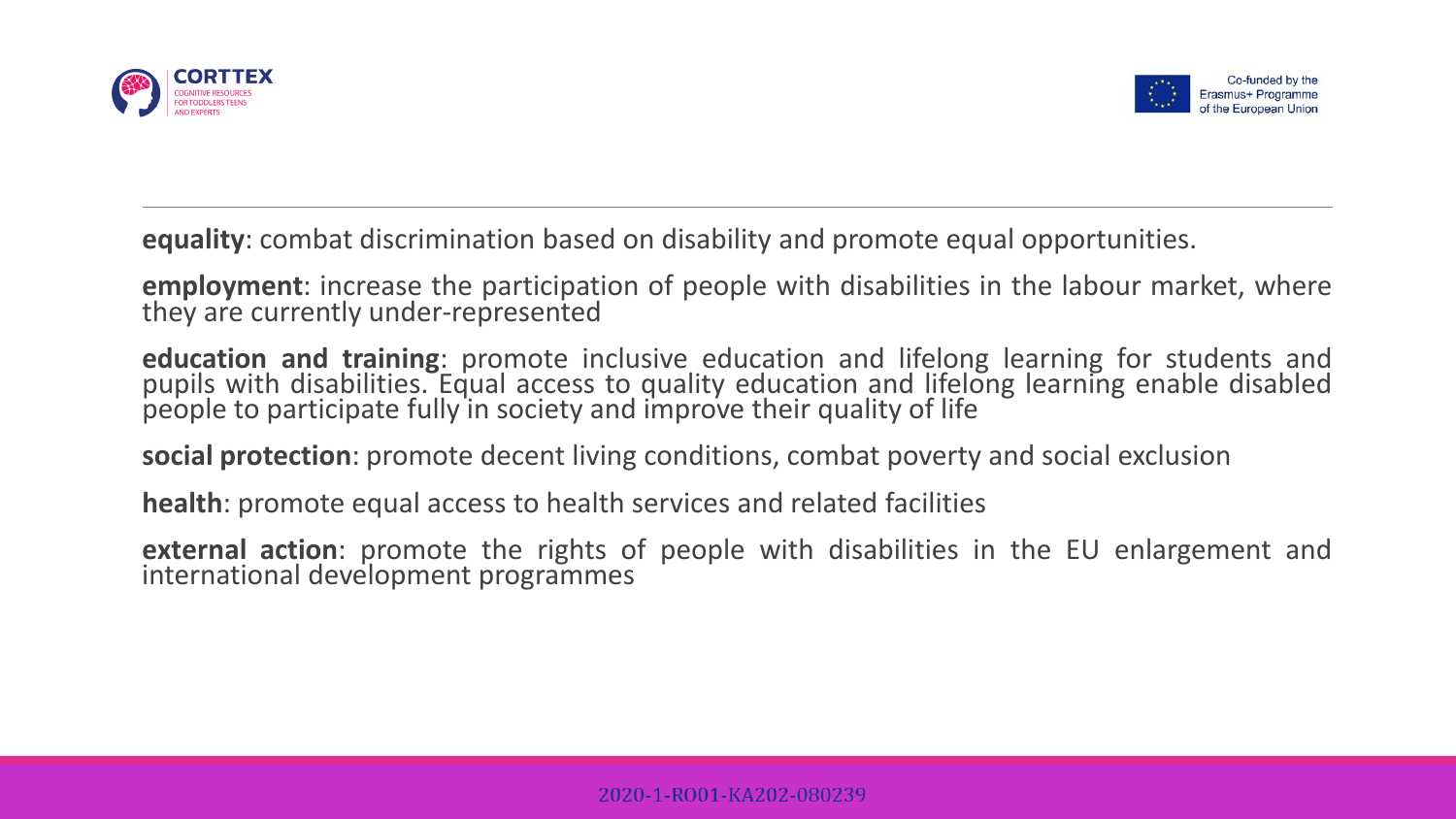



In order to best implement the strategy, the EU institutions and EU **countries must work together to**:

—raise awareness of disability-related issues,

develop funding possibilities,

—improve statistical data, and

—ensure that the UNCRPD is enforced.

( [Commission Staff Working Document](http://ec.europa.eu/justice/discrimination/files/swd_2014_182_en.pdf), 2014).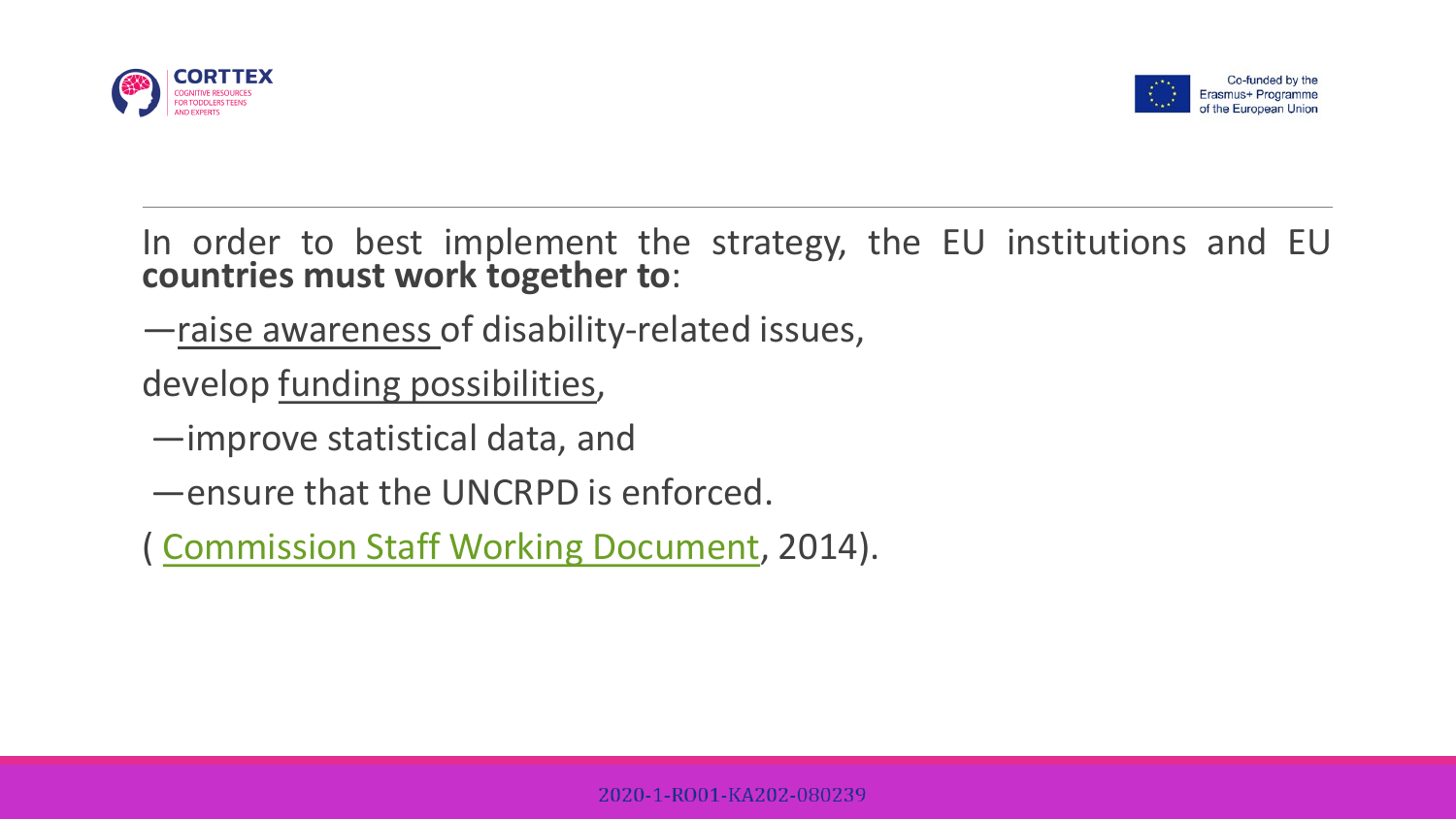



## **Initiatives**

The Disability Strategy has led to initiatives such as

the [European Accessibility Act,](https://eur-lex.europa.eu/legal-content/EN/TXT/?uri=COM:2015:0615:FIN) which sets accessibility requirements for products and [services and the Regulatio](https://eur-lex.europa.eu/legal-content/EN/TXT/?uri=COM:2015:0615:FIN)ns on the Rights of Passengers with reduced mobility

the [Directive on web accessibility,](https://eur-lex.europa.eu/legal-content/EN/TXT/?uri=uriserv:OJ.L_.2016.327.01.0001.01.ENG&toc=OJ:L:2016:327:TOC) which will make public websites accessible to all.<br>The[y](https://eur-lex.europa.eu/legal-content/EN/TXT/?uri=uriserv:OJ.L_.2016.327.01.0001.01.ENG&toc=OJ:L:2016:327:TOC) are big steps towards better accessibility

the EU disability card project, which makes it easier for people with disabilities to<br>trav[el across these M](http://ec.europa.eu/social/main.jsp?catId=1139&langId=en)ember States. It has been piloted in 8 Member States and is now under evaluation before continuation

provisions in the Erasmus+ programme to allow better mobility for students with disabilities (Syrio[pouloulou-](http://ec.europa.eu/programmes/erasmus-plus/node_en) Delli, 2003, 2020, 2021)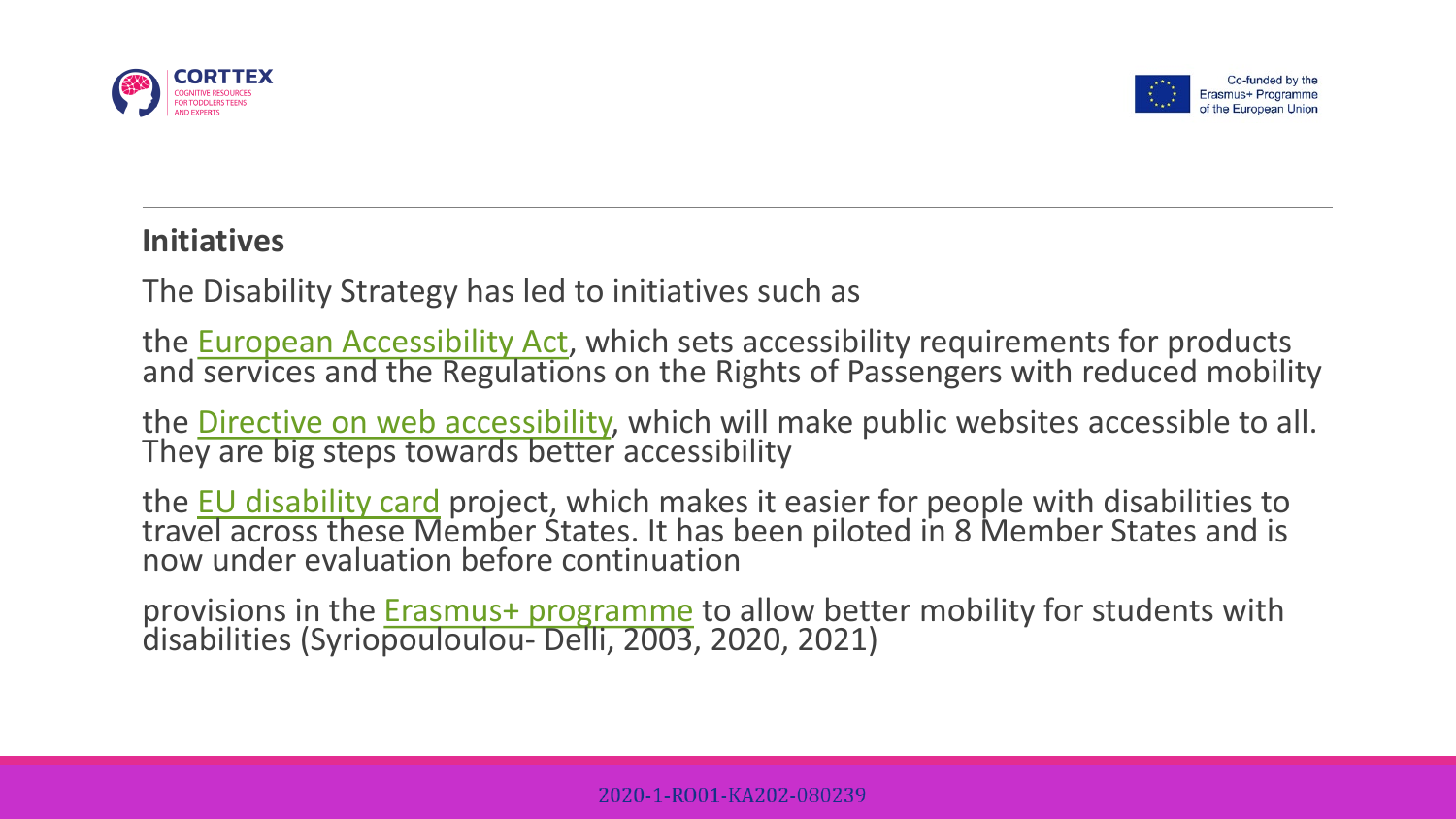



## the [cross-border](http://ec.europa.eu/health/cross_border_care/policy_en) healthcare directive

educational initiatives for disabled people, including the <u>European Agency for Special Needs and Inclusive</u><br>Education as well as a specific study group on disability and<br>lifelong learning

external action activities, such as funding for at least more than 400 disability-specific projects in over 100 countries, mainly in partnership with civil society, as well as in support of partner governments' efforts to implement and monitor the UNCRPD

an accompanying action plan containing 100 actions in all of the eight areas covered by the strategy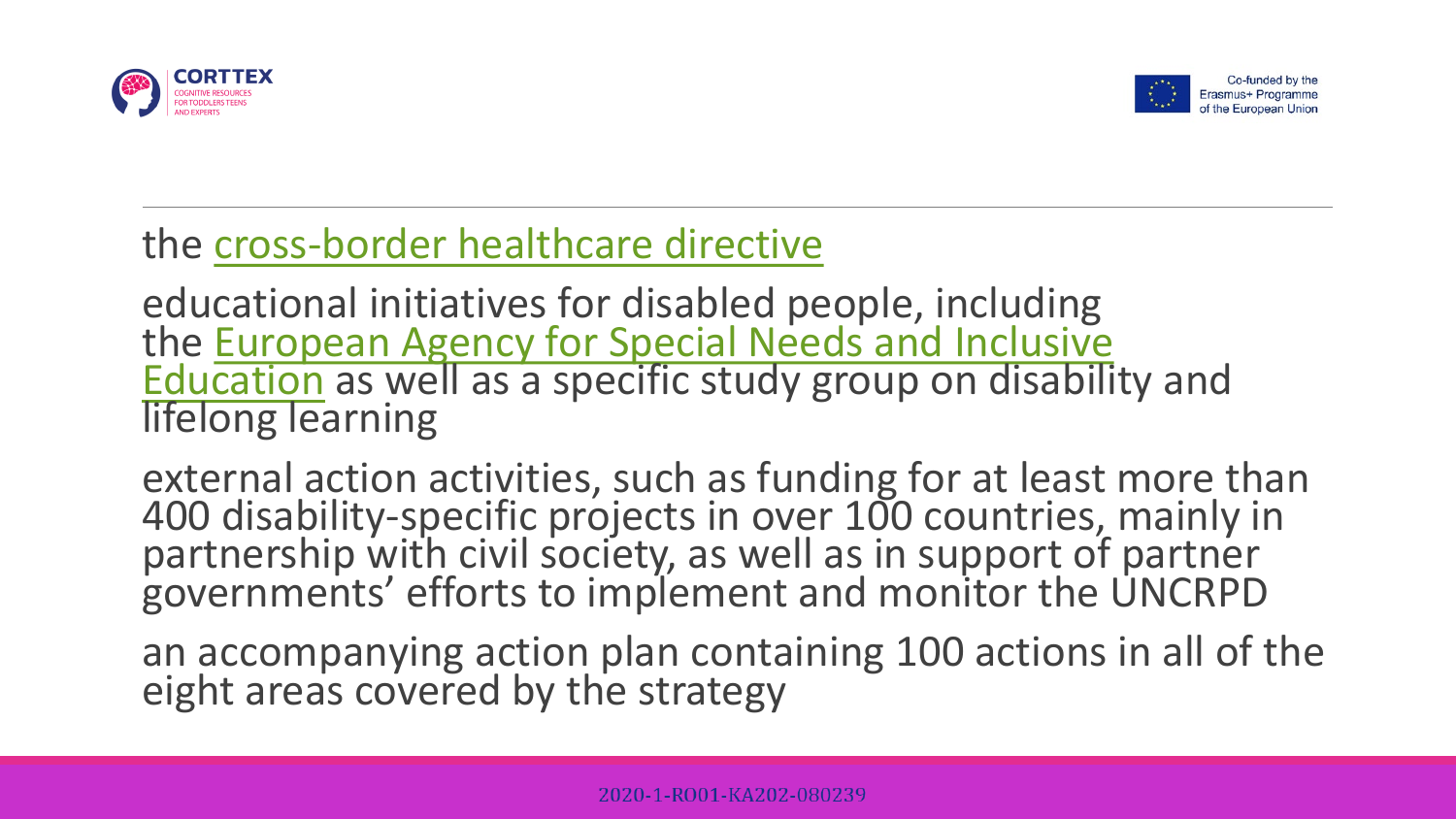## **Progress report on the European disability strategy 2010-2020**



A [progress report](http://ec.europa.eu/social/BlobServlet?docId=16995&langId=en) on the EU's achievements in the strategy's first five years was published in February 2017. It also lists EU legislative acts related to the UNCRPD [an](http://ec.europa.eu/social/BlobServlet?docId=14429&langId=en)d describes its implementation by the EU, including within EU institutions,<br>and takes the <u>UN's concluding observations</u> on the EU's report on the implementation of the UNCRPD in

#### **Persons with disabilities**

Eighty million people in the EU (one-sixth of the population) have disabilities ranging from mild to severe. These people, who are often prevented by their disability from taking part in society and the economy, have a rat higher than the EU average.

### ACT

Communication from the Commission to the European Parliament, the Council, the European Economic and Social Committee and the Committee of the Regions: European Disability Strategy 2010-2020: A Renewed Commitment to a Barrier-Free Europe ([COM\(2010\) 636 final](https://eur-lex.europa.eu/legal-content/EN/AUTO/?uri=celex:52010DC0636) of 15.11.2010)

#### **Related Acts**

Commission Staff Working Document: Report on the implementation of the UN Convention on the Rights of Persons with Disabilities (CRPD) by the European Union ([SWD\(2014\) 182 final](http://ec.europa.eu/justice/discrimination/files/swd_2014_182_en.pdf) of 5.6.2014)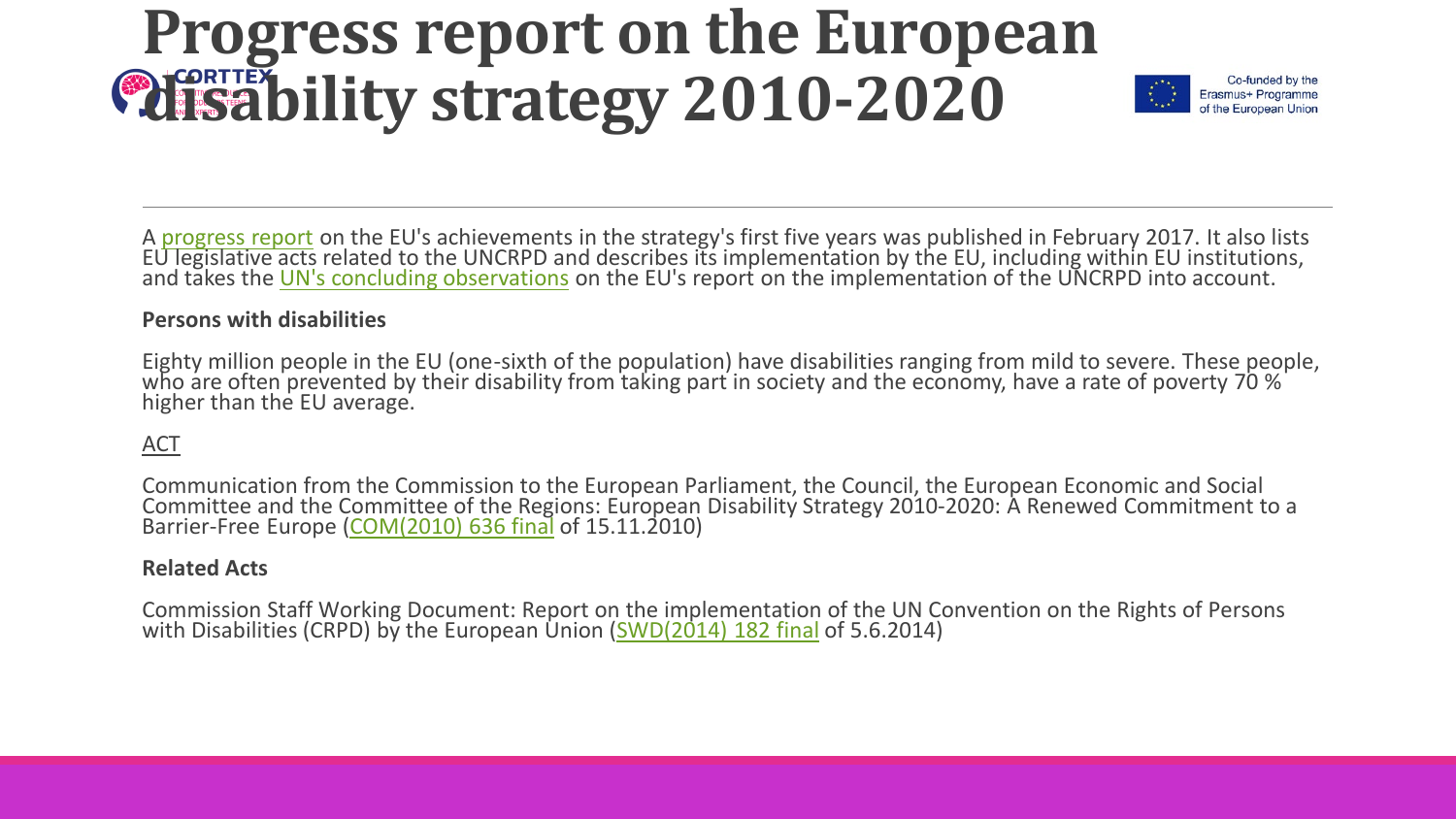# **Persons with disabilities**



By 2020, **one-fifth of the EU population is expected to have some form of disability.** The EU and its Member States **are committed to improving social and economic situation of persons with disabilities, building** on the Charter of Fundamental Rights of the EU and on the Treaty on the Functioning of the EU.

**The European Union and all its Member States are party to the** United [Nations Convention on the Rights of Persons with Disabilities \(UNCRPD\)](http://ec.europa.eu/social/main.jsp?catId=1138&langId=en). This important treaty entered into force for the EU on January 2011 and has guided the content of the [European disability strategy 2010-2020](https://ec.europa.eu/social/main.jsp?catId=1484&langId=en).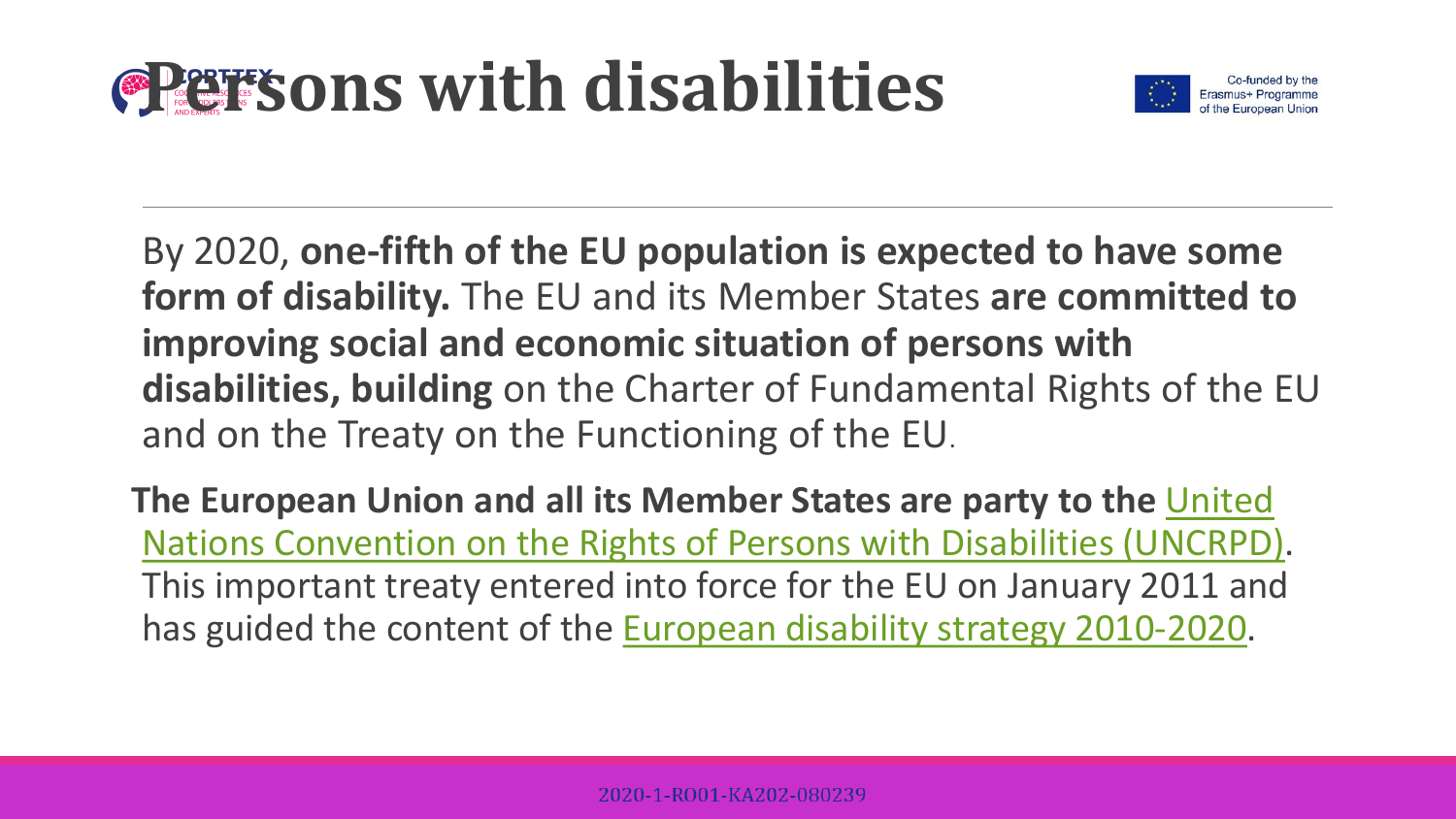## **Children with learning difficulties in GREECE**



### **Greece: National policy**

A Greek survey in students sample showed 3%-11% of students population presents learning difficulties. Recent study that almost 1 in 4 students presents learning difficulties, mostly boys.

**Special education** constitutes a number of educational services for students with disabilities and special educational needs followed by a medical diagnosis and students with special educational needs.

The state ensures and continually improves the compulsory nature of special education emphasizing on the fact that it constitutes an integral part of compulsory and free of charge public education, provided to disabled individuals of all ages and of all grades and levels of education.

**Pursuant to [law 3699/2008](http://www.et.gr/idocs-nph/search/pdfViewerForm.html?args=5C7QrtC22wHtyK1ZYNhP8HdtvSoClrL8Rc9TCA8iZVd5MXD0LzQTLWPU9yLzB8V68knBzLCmTXKaO6fpVZ6Lx3UnKl3nP8NxdnJ5r9cmWyJWelDvWS_18kAEhATUkJb0x1LIdQ163nV9K--td6SIuYHpDLru_jp1nHYxUFkpCZw_KLwy_NL6gizOSKGusZdE)**, students with disabilities and special educational needs include those manifesting significant learning difficulties during an entire or limited period of their school life due to sensory, mental, cognitive, developmental, psychological and neuropsychological disorders, affecting school adaptation and school learning process, based on an interdisciplinary evaluation.

This category of students includes individuals presenting mental disabilities, sensory impairments in vision and hearing, mobility disabilities, chronic incurable diseases, speech disorders, special learning difficulties (e.g. dyslexia, dyscalculia), attention deficit disorder with or without hyperactivity, diffuse developmental disorders (autism spectrum) and multiple disabilities.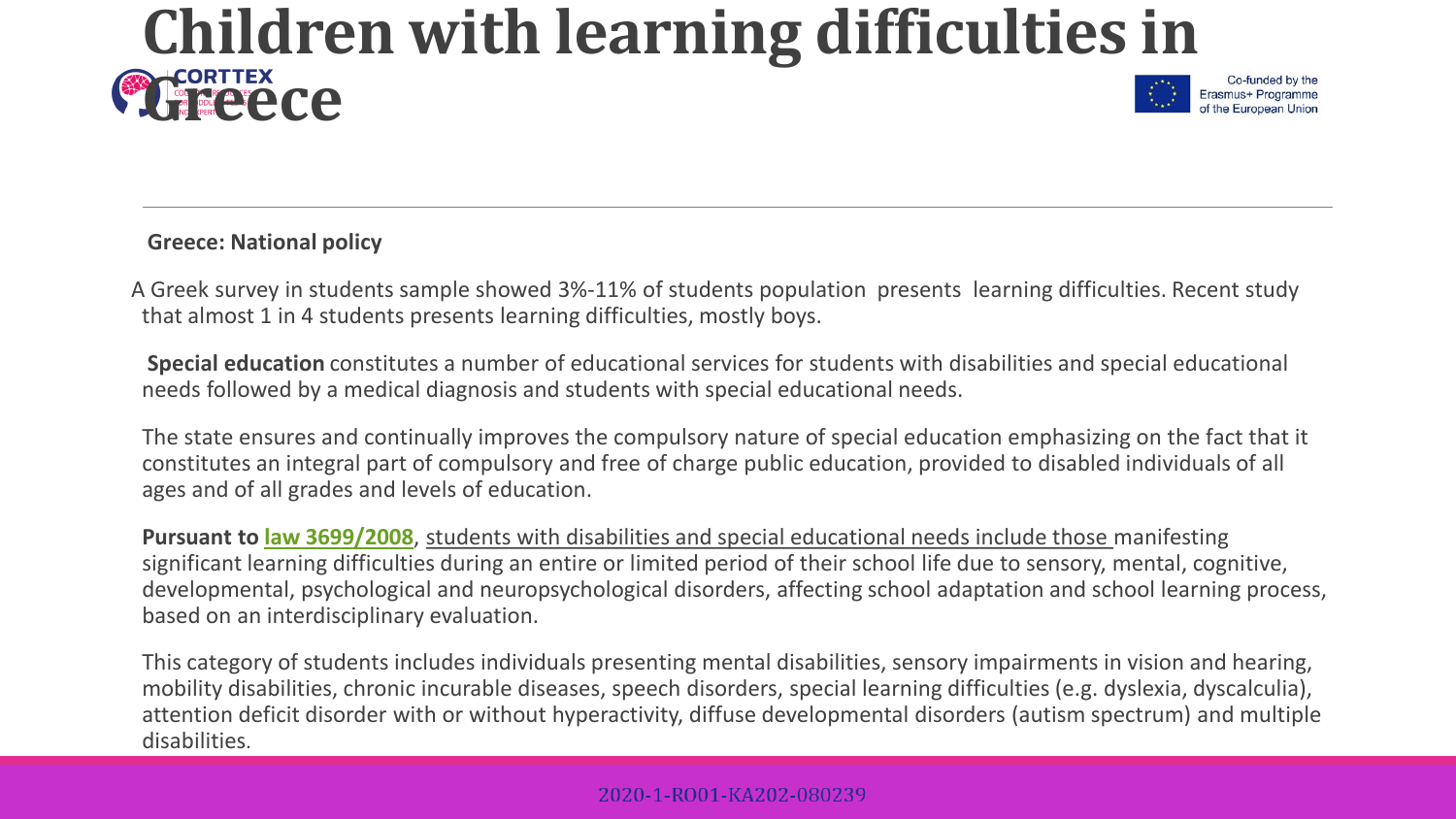



This category also includes students with complex cognitive emotional and social difficulties, delinquent behaviour due to abuse, parental neglect and abandonment or due to domestic violence. The category of students with special educational needs may also include students with one or more special mental skills and talents.

Students with low school performance associated with external factors, such as linguistic or cultural particularities do not fall under the category of students with special educational needs.

## **Specific support measures**

The educational policy on **special education** supports the inclusion of students with disabilities and special educational needs within mainstream schools by providing suitable supporting structures and services.

The special educational needs of students with disabilities and special needs are ascertained and diagnosed by the Educational and Counselling Centres (KESYs), the Interdisciplinary Educational, Evaluation and Support Committees (EDEAYs) and the validated by the Ministry of Education, Community Centers for the Mental Health of Children and Adolescents of other Ministries.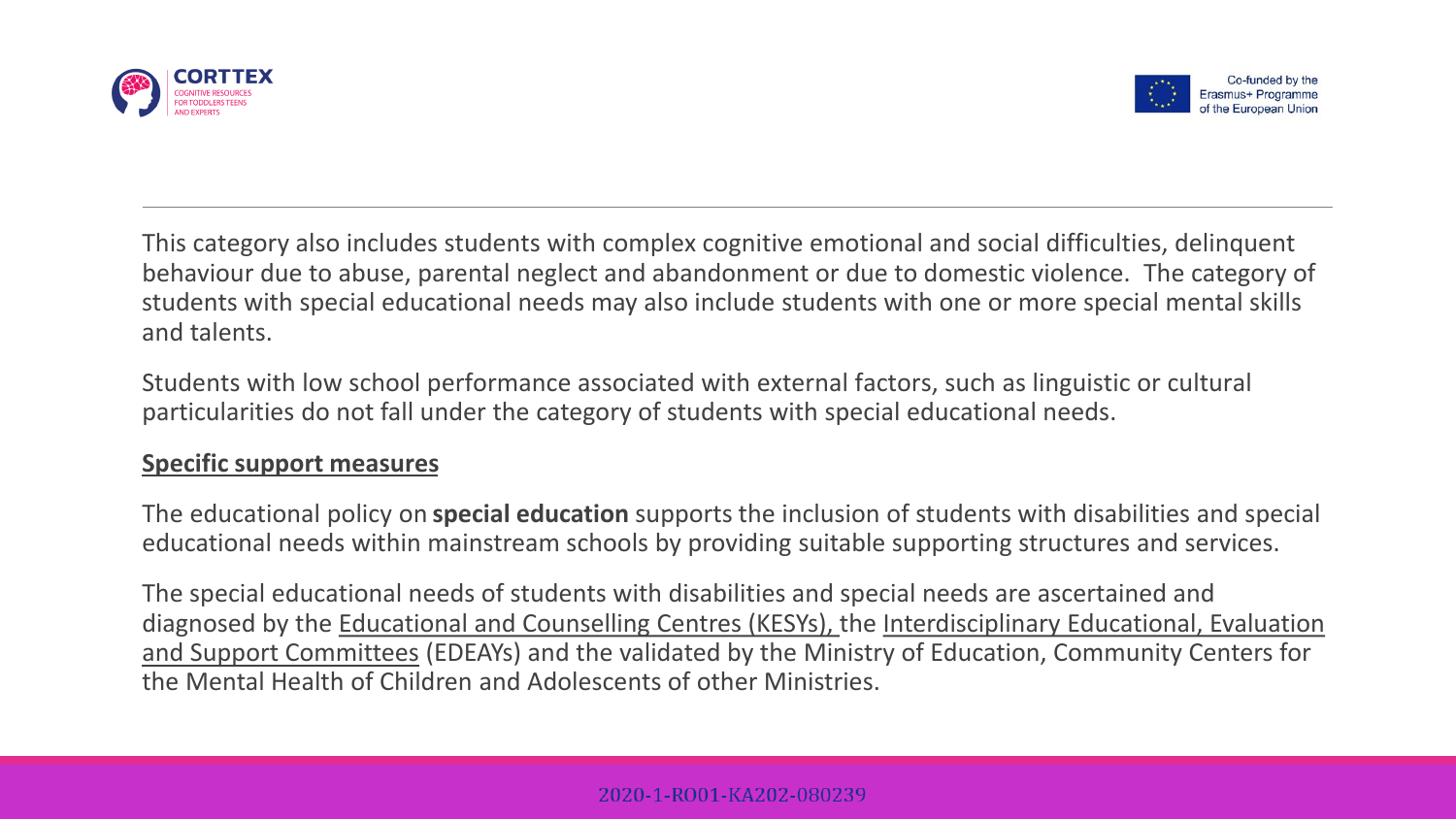



KESYs (Educational and Counselling Centres) recommend the registration, placement and attendance of students in the appropriate learning environment, or whenever necessary the changing of learning environments and the proper psycho-paedagogical and educational support,

as well as the appropriate equipment and educational material which will facilitate the process of teaching and communication with the student.

As regards the time of re-evaluation, this is determined by KESYs according to the type and degree of the student's identified educational needs and learning difficulties. If the re-evaluation time is not specified, the reports of the committee are permanently valid.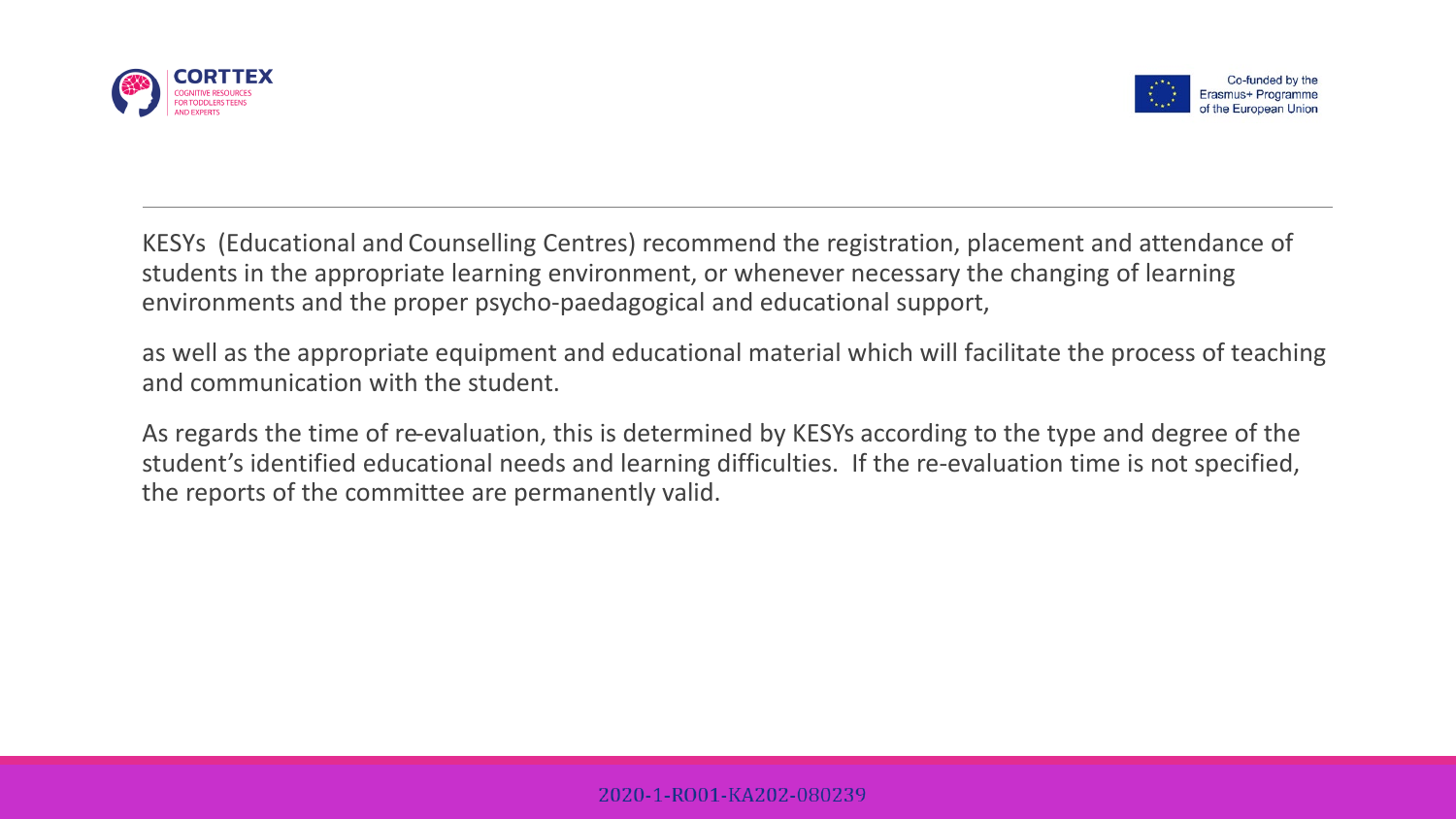



Based on the individual evaluation and the recommendation of KESYs, the education of individuals with disabilities and special educational needs may take place in a mainstream school, where the following schooling options are available.

Specifically, students may attend:

**An ordinary mainstream school classroom**, in case of students with mild learning difficulties, supported by the classroom teacher

**A mainstream school classroom, with concurrent support-inclusive education by special education teachers**, when this is imperative by the type and degree of the special educational needs

**Specially organised and suitably staffed integration classes**, operating in the general and vocational education<br>schools, offering two types of programmes:

Combined mainstream and specialised programme (up to 15 teaching hours weekly), as determined by the competent KESY for students with milder special educational needs

Specialised group or individualised programme of extended hours, as determined by the competent KESY for students with more severe special educational needs, not accounted for by separate special education schools corresponding to the kind and degree of needs. The specialised programme may be independent from the common one, in accordance with students' needs (Syriopoulou- Delli,2016).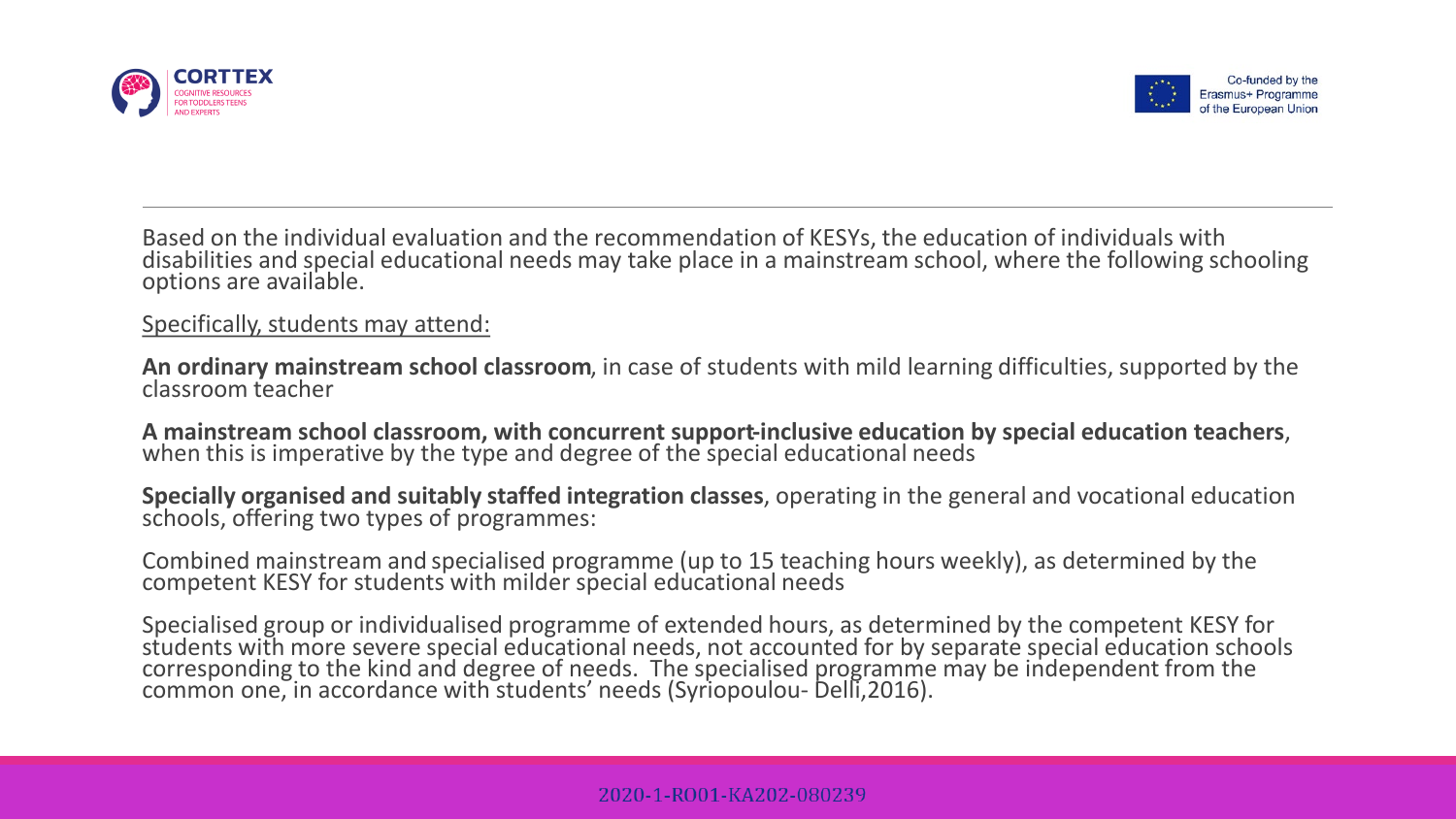



**Integration classes** aim at creating a fully inclusive school environment for students with special educational needs. Teachers of integration classes shall support students inside their school environment whilst working closely with classroom teachers to differentiate activities and teaching practices and introduce adjustments into the learning content and teaching environment ([law 4368/2016\)](http://www.et.gr/idocs-nph/search/pdfViewerForm.html?args=5C7QrtC22wFHp_31M9ESQXdtvSoClrL8Iqk9pJn1S_jtIl9LGdkF53UIxsx942CdyqxSQYNuqAGCF0IfB9HI6qSYtMQEkEHLwnFqmgJSA5WIsluV-nRwO1oKqSe4BlOTSpEWYhszF8P8UqWb_zFijIknvT46_O0IX9aDvOhqCmBx7Hwzgzk9aDAqUeyTrRzc). This is achieved through the implementation of special education programmes, teaching and learning content adjustments and the use of special equipment, including e-equipment, software, logistics and other solutions provided for by the Educational and Counselling Centres (KESYs) (Syriopoulou-Delli, 2020).

**In primary education,** integration classes, students are **supported** by teachers with the specialisation trained in special education for pre-primary schools and by teachers with the specialisation trained in special education for primary schools. In secondary education integration classes, students are supported by professors with the specialisations, trained in special education. Teachers of other specialisations may also be placed in integration classes for students with visual or hearing impairments (Syriopoulou- Delli, 2020, 2016).

**Parallel support** is provided to primary education by teachers with the specialisation trained in special education. In secondary education, parallel support is provided by teachers with the specialisation, trained in special education. If these teachers are not sufficient, other teachers with the specialisation may also take part in these programmes. These teachers are obliged as a priority to participate in training and specialisation programmes implemented by the competent authorities for teacher training (Syriopoulou-Delli, 2003).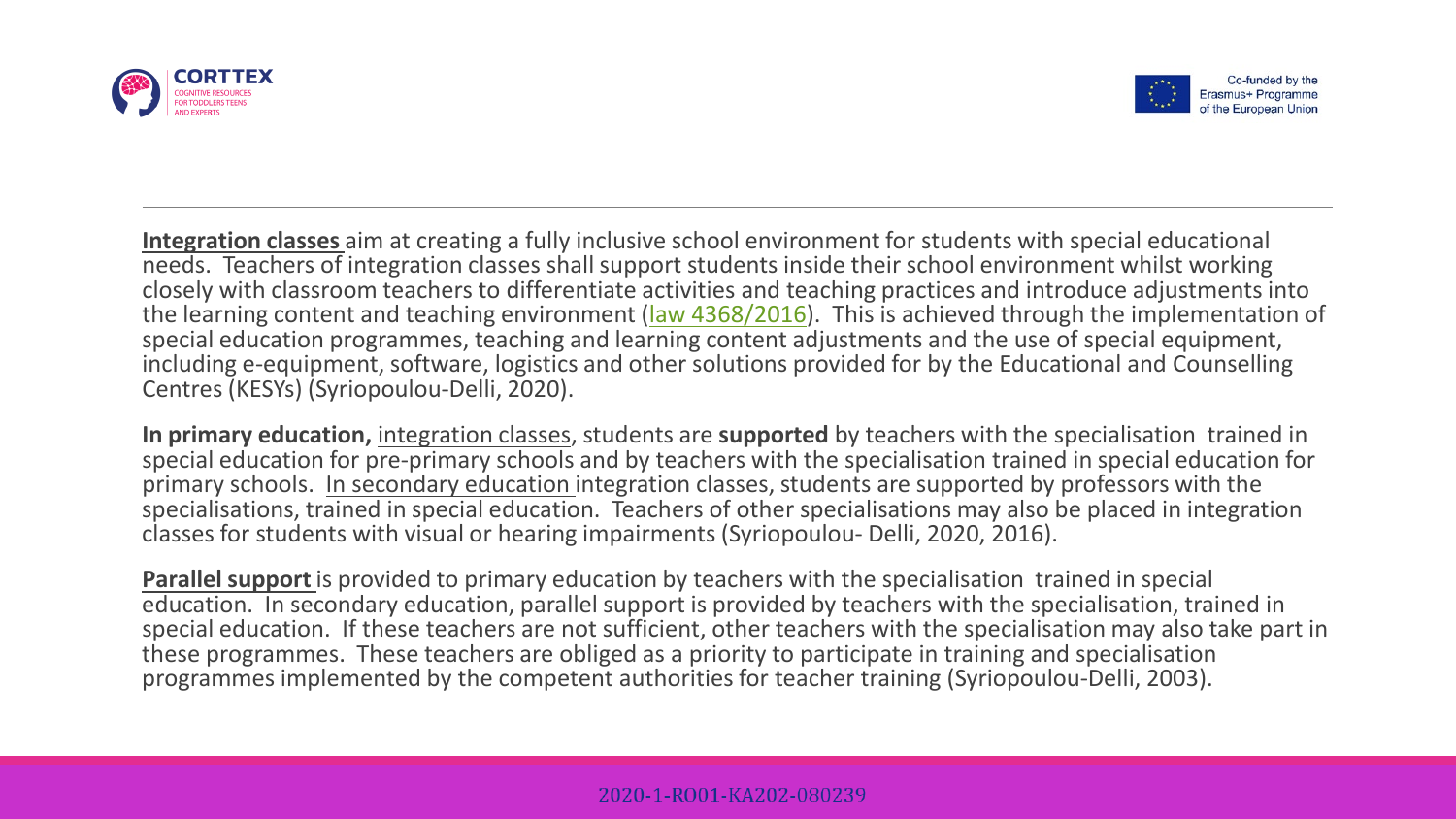



Not self-served students attending general education schools or integration classes are supported by specialised ancillary personnel depending on their disability and their special educational needs or by a school nurse following a medical diagnosis by a state hospital (Syriopoulou-Delli 2021).

In cases of co-housed or neighboring schools, integration classes are conjoined with a maximum of 12 pupils per integration class.

By virtue of [law 4547/2018](http://www.et.gr/idocs-nph/search/pdfViewerForm.html?args=5C7QrtC22wG3UHk-ZeQumndtvSoClrL8sN_CI5tJ5zV5MXD0LzQTLWPU9yLzB8V68knBzLCmTXKaO6fpVZ6Lx3UnKl3nP8NxdnJ5r9cmWyJWelDvWS_18kAEhATUkJb0x1LIdQ163nV9K--td6SIufwsuG5x2FZp4dRmpsuHroxzyOwkWo8OopyrDmjZYcMW), the primary aim of the Educational and Counselling Centres is to support school units and the Special Vocational Education and Training Workshops of the areas falling under their **competency in order to ensure equal access to education to all students independently and to defend their psychosocial development and progress.**

KESYs, as bodies with an educational direction are competent on the following levels:

The level of exploring and evaluating educational and psychosocial needs

That of focused educational and psychosocial interventions and actions of vocational guidance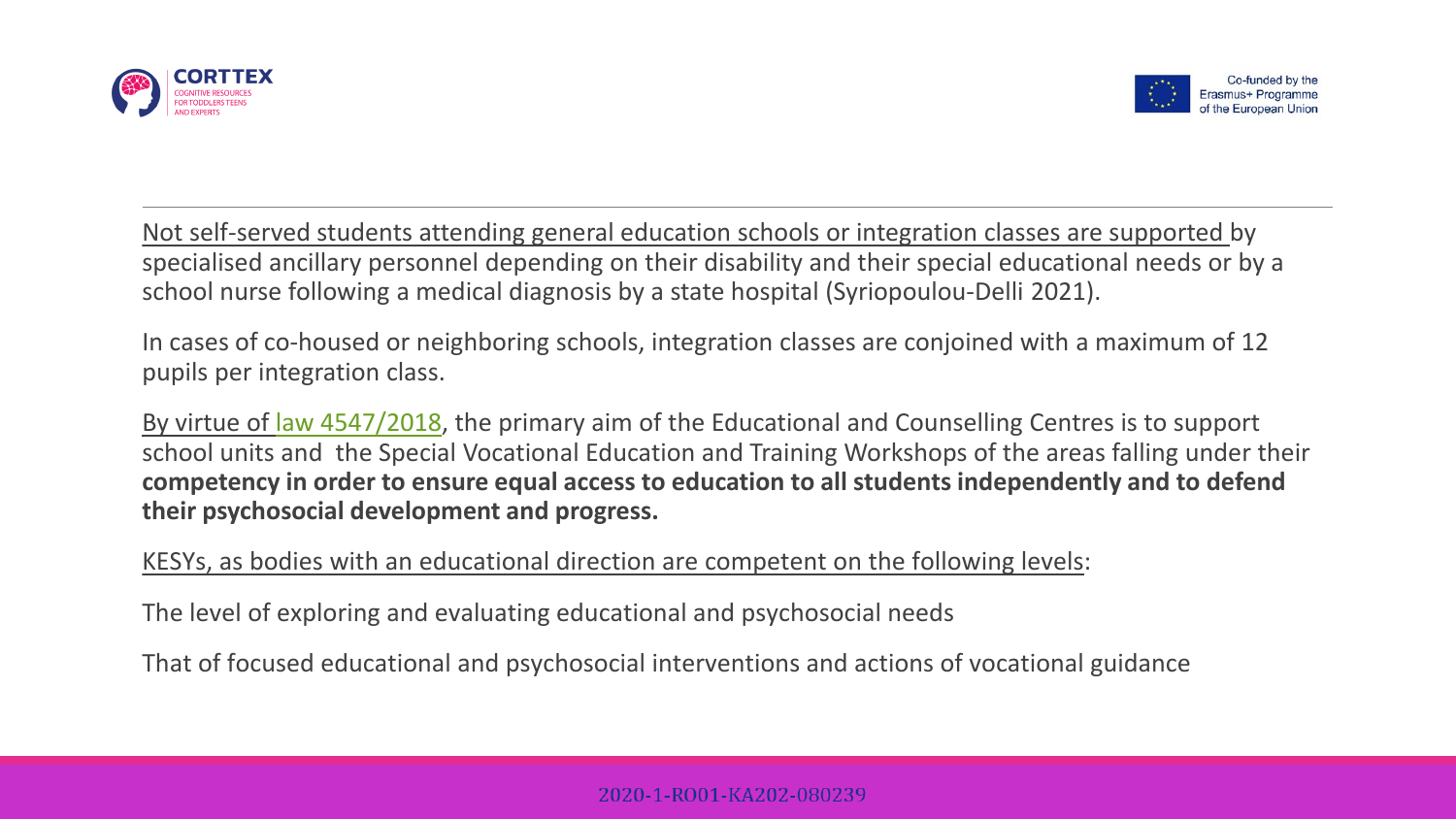



That of supporting school work in total

Of informing and training

Raising the level of social awareness.

KESYs conduct individual evaluations and issue assessment reports – diagnoses on the following situations:

When relevant needs are made obvious after actions undertaken to explore educational and psychosocial needs. In these cases, students for whom there is evidence for special educational needs or students facing other kinds of psychosocial difficulties undergo further evaluation from KESYs. Especially if it is found necessary after the completion of a short supporting programme

After a recommendation of Interdisciplinary Educational, Evaluation and Support Committees, when it is found that students need further evaluating and diagnosing, despite the short supporting programme they had at school .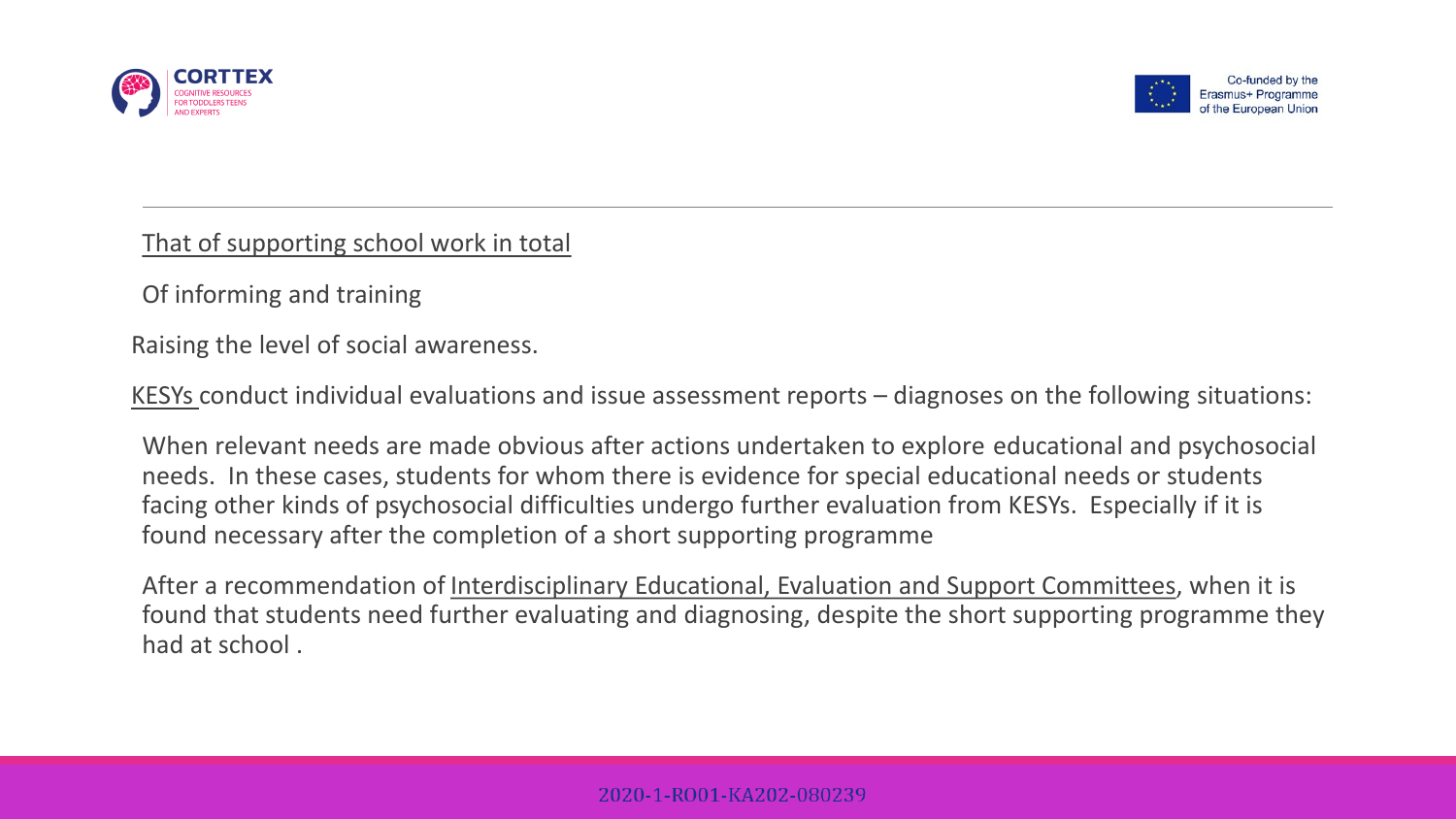



At the recommendation of the students' educational support team, in school units where there are no Interdisciplinary Educational, Evaluation and Support Committees (EDEAYs), proposed after an applied short support programme

## At the request of **a parent** to the competent KESY.

KESYs, besides individual evaluation and support, also examine requests made by school teachers' boards, when it is part of their duty. Educational evaluation and support of students and the school community, within the school's premises is undertaken by the Interdisciplinary Educational, Evaluation and Support Committee which operates in every school unit belonging to the School Network of Educational Support (SDEYs).

SDEYs are founded by decision of the Regional Educational Director and they are constituted by school units and training workshops of primary and secondary general, special and vocational education with the purpose to promote co-operation, as well as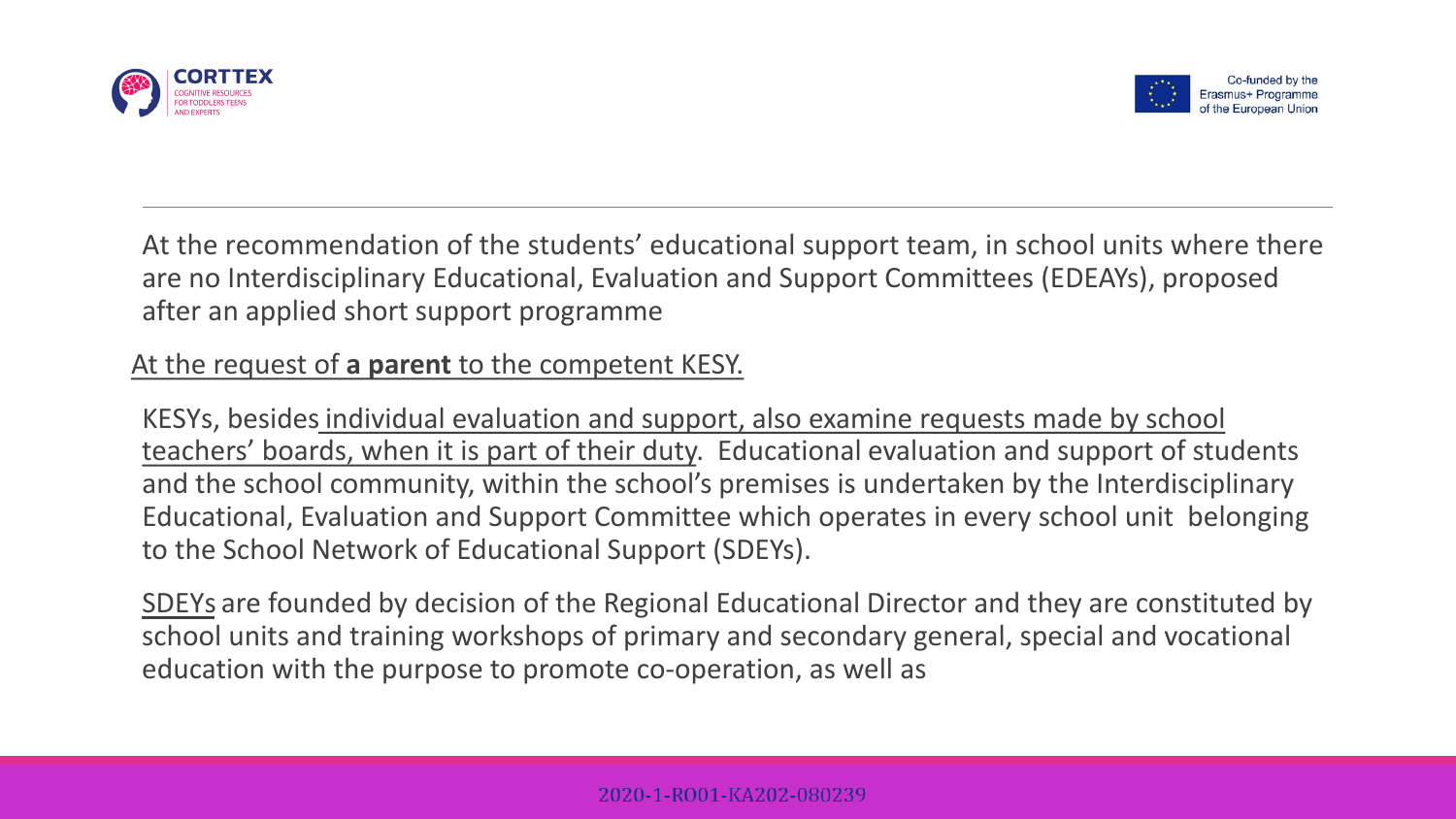



to coordinate the work of school units, so as to ensure equal access to education of all students and to promote their psychosocial health in total.

A Special Education School Unit (SMEAE) is the support centre of every School Network of Educational Support (SDEY).

The Interdisciplinary Educational, Evaluation and Support Committee consists of the following members:

A school head acting as coordinator

A primary or secondary education teacher, specialising in special education and placed in the school unit or the Support Centre of the Network (SDEY)

A psychologist placed in the Support Centre of the Network (SDEY)

A social worker placed in the Support Centre of the School Network

The teachers responsible for the students in need of support.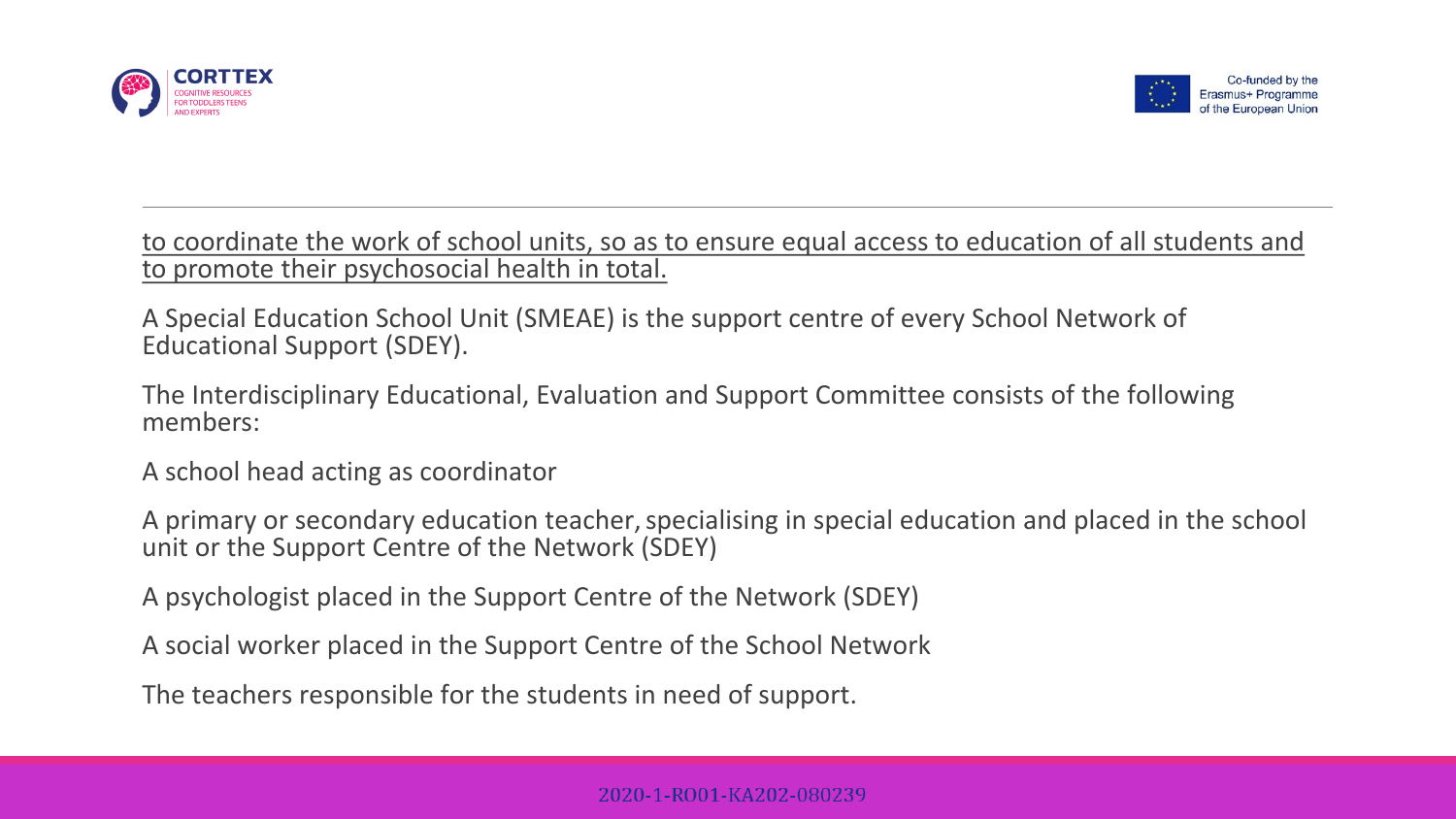



## **The Interdisciplinary Educational, Evaluation and Support Committees** (EDEAYs), also:

Conduct evaluations of the difficulties and possible educational and psycho-social impediments in student learning

Support the teachers in issues like paedagogical response to the diversity of the student population

Support the school community in issues of equal access to education and in tackling phenomena like early school leaving and school violence.

In school units where there are no Interdisciplinary Educational, Evaluation and Support Committees (EDEAYs), a student educational support group, which is assisted by Educational and Counselling Centres (KESYs), is set up to carry out the committee's task. It consists of the school head or deputy school head, the teacher in charge of communicating with the competent KESY and the teacher in charge of the respective class. During the meetings of the educational support groups both the students' parents as well as the students themselves, if possible, are invited to express their views on the **design of the individualised education programmes.** They are also invited in any other case that is deemed appropriate.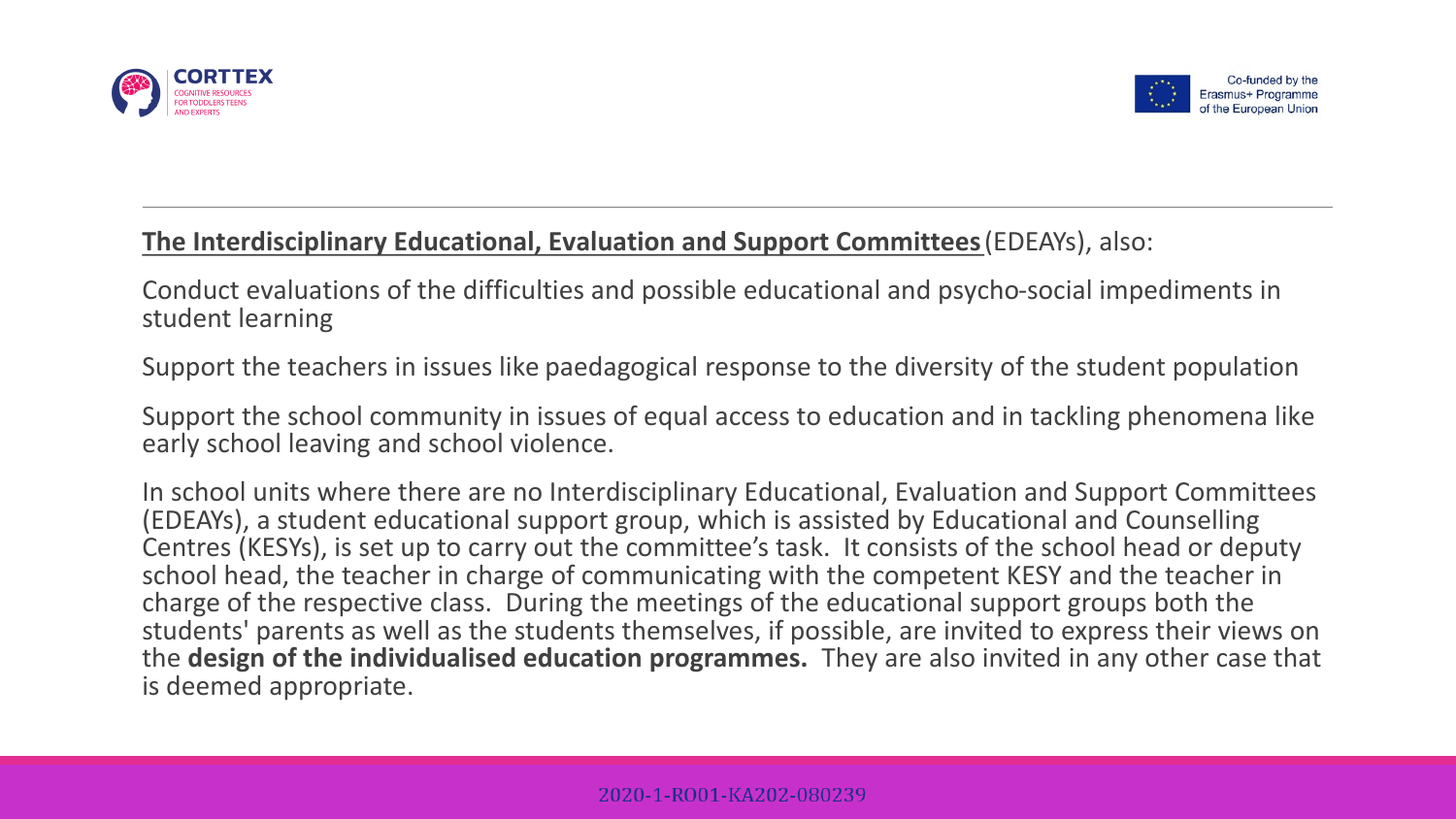



## References

[1 ] Syriopoulou Delli, C. (2021) Parallel Support with the use of Technological tools for Individuals with Autism Spectrum Disorders , Athens , Grigoris Plc

[2] Syriopoulou Delli, C. (2003) Education in Post-Modern Era: The case of Special Education, Athens, Grigoris PLc ISBN 960-333-431-6

[3] Syriopoulou-Delli.C. (2020) Assistive Technology for the Education and Vocational Training of Individual with Autism Spectrum Disorders. Athens: Gutenberg Plc. ISBN 978-960-01-2146-9

[4] Syriopoulou- Delli. C. (2020) Early Intervention and Counseling of Families of toddlers and children with Autism spectrum Disorders . Athens, Gutenberg Plc. ISBN 978-960-012146-2

[5] Syriopoulou- Delli. C. (2016). Education and Special Education of Individuals with Autism Spectrum Disorders. Thessaloniki, University of Macedonia Plc. ISBN139786185196165

[6] Syriopoulou- Delli. C. (2016). Counseling Psychology in Special Education: Investigating contemporary sitution. Thessaloniki, University of Macedonia Plc. ISBN13 9786185196127

[7] https://www.researchgate.net/profile/Christine-Syriopoulou-Delli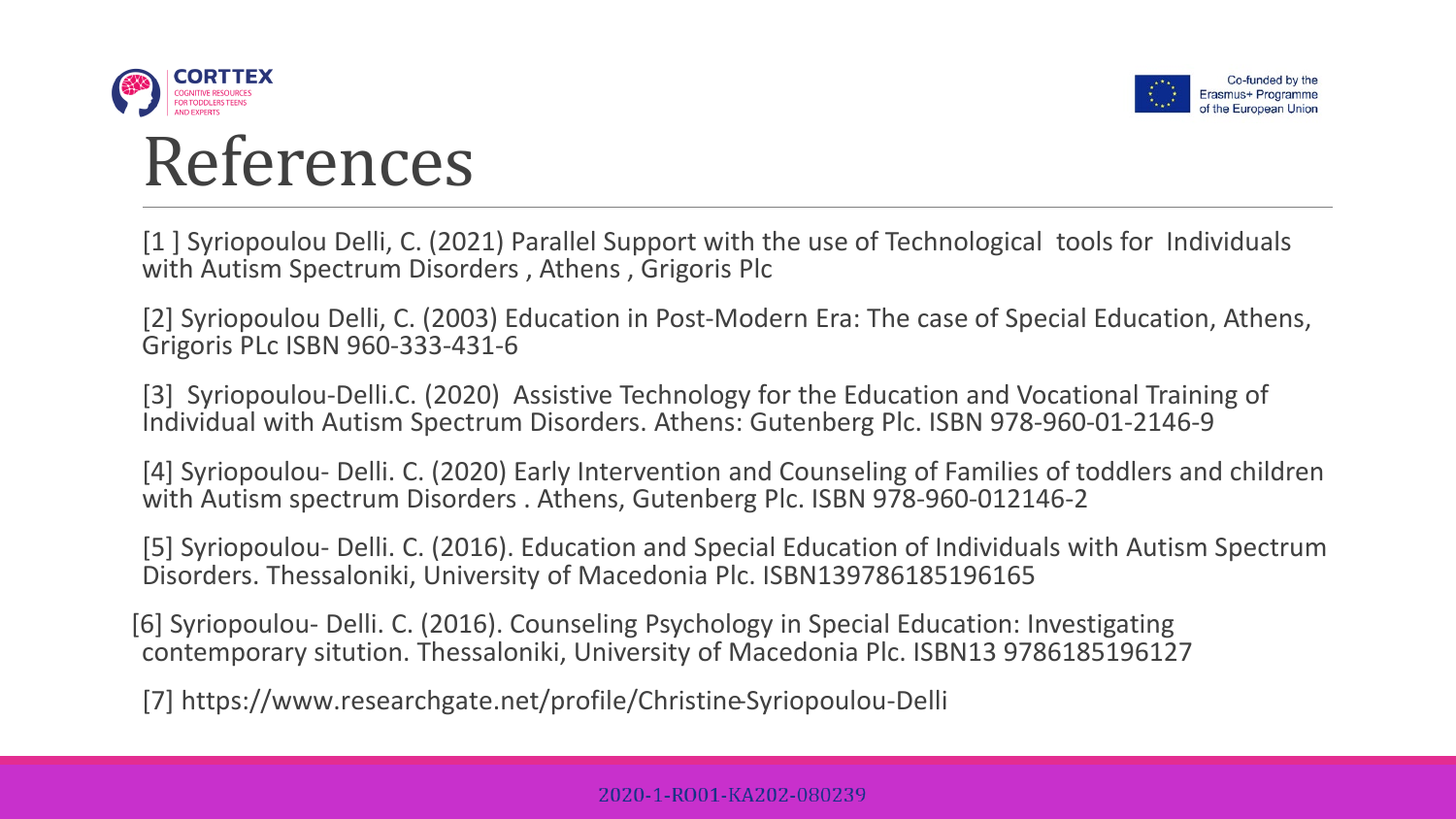





**FIELD & DESK WORK**

## **CHRISTINE K. SYRIOPOULOU - DELLI**

**BY** 

**UNIVERISTY OF MACEDONIA**

**OUTPUT 1**



2020-1-RO01-KA202-080239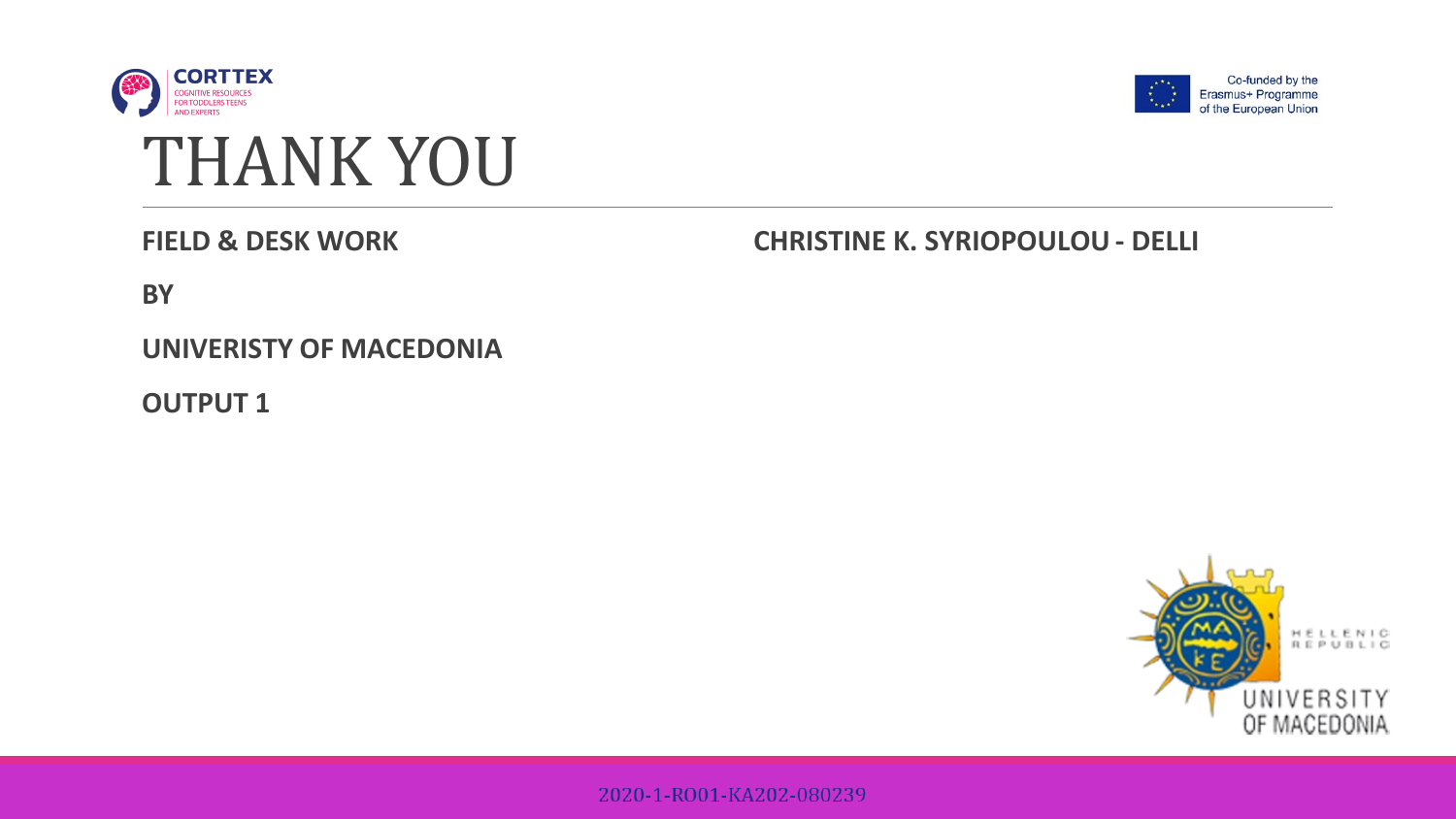



## CORTTEX Partners











#### 2020-1-RO01-KA202-080239